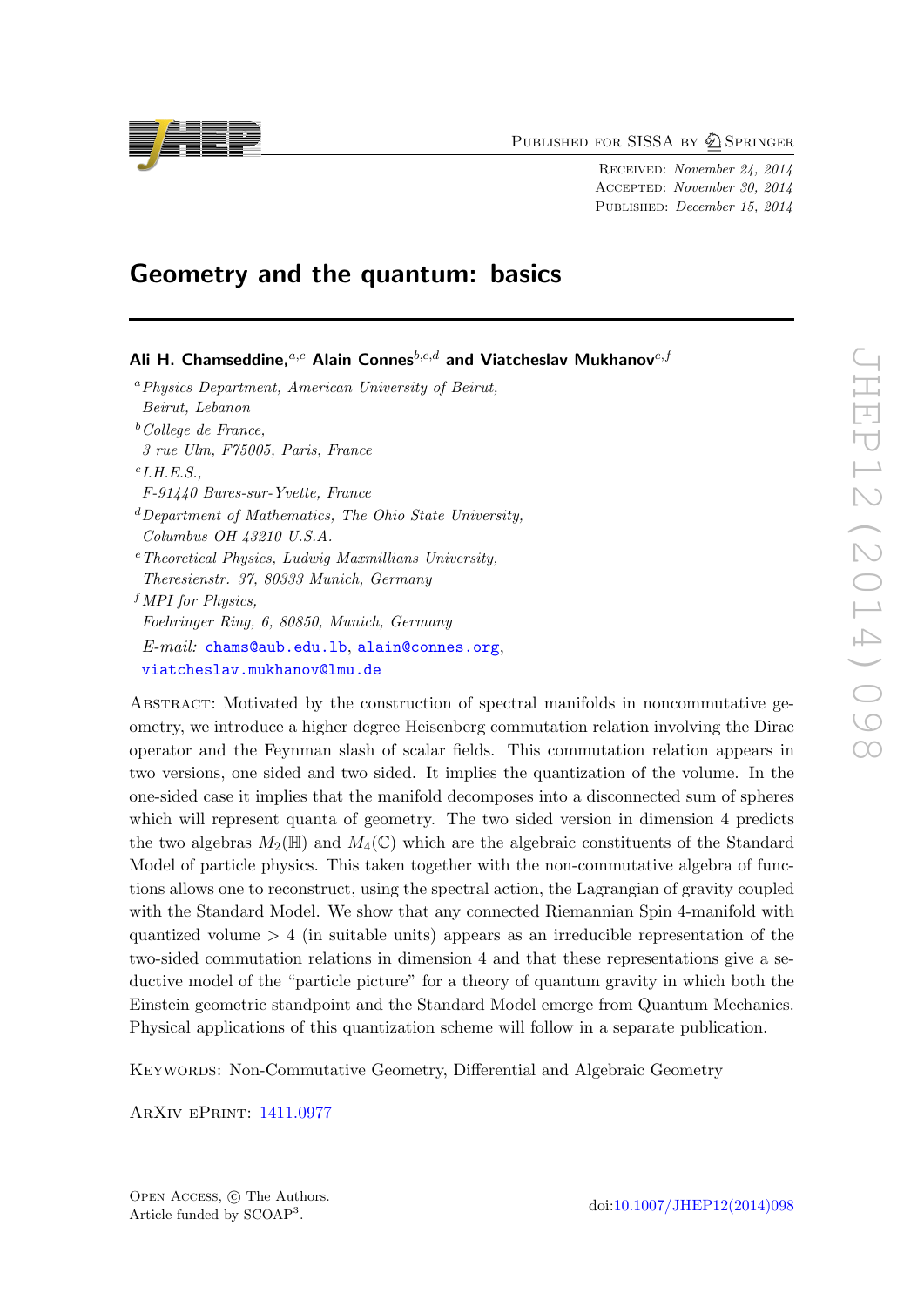# Contents

| Introduction                                     |                                               | $\mathbf{1}$                                                                                                                                        |
|--------------------------------------------------|-----------------------------------------------|-----------------------------------------------------------------------------------------------------------------------------------------------------|
|                                                  |                                               | $\bf{5}$                                                                                                                                            |
| 2.1                                              | One sided equation and spheres of unit volume | $\overline{5}$                                                                                                                                      |
| 2.2                                              | The degree and the index formula              | $\overline{7}$                                                                                                                                      |
|                                                  |                                               | 8                                                                                                                                                   |
| 3.1                                              | The normalized traces                         | 8                                                                                                                                                   |
| 3.2                                              | Case of dimension 2                           | 9                                                                                                                                                   |
| 3.3                                              | The two sided equation in dimension 4         | 11                                                                                                                                                  |
| 3.4                                              | Algebraic relations                           | 13                                                                                                                                                  |
| 3.5                                              | The quantization theorem                      | 13                                                                                                                                                  |
| Differential geometry and the two sided equation |                                               | 14                                                                                                                                                  |
| 4.1                                              | Case of dimension $n < 4$                     | 14                                                                                                                                                  |
| 4.2                                              | Preliminaries in dimension 4                  | 15                                                                                                                                                  |
| 4.3                                              | Necessary condition                           | 16                                                                                                                                                  |
| 4.4                                              | Reduction to a single map                     | 16                                                                                                                                                  |
| 4.5                                              | Products $M = N \times S^1$                   | 17                                                                                                                                                  |
| 4.6                                              | Spin manifolds                                | 18                                                                                                                                                  |
|                                                  |                                               | 19                                                                                                                                                  |
| 5.1                                              | Why is the joint spectrum of dimension 4      | 20                                                                                                                                                  |
| 5.2                                              | Why is the volume quantized                   | 20                                                                                                                                                  |
| Conclusions<br>6                                 |                                               | 22                                                                                                                                                  |
|                                                  |                                               | Geometric quanta and the one-sided equation<br>Quantization of volume and the real structure $J$<br>A tentative particle picture in quantum gravity |

## <span id="page-1-0"></span>1 Introduction

The goal of this paper is to reconcile Quantum Mechanics and General Relativity by showing that the latter naturally arises from a higher degree version of the Heisenberg commutation relations. One great virtue of the standard Hilbert space formalism of quantum mechanics is that it incorporates in a natural manner the essential "variability" which is the characteristic feature of the Quantum: repeating twice the same experiment will generally give different outcome, only the probability of such outcome is predicted, the various possibilities form the spectrum of a self-adjoint operator in Hilbert space. We have discovered a geometric analogue of the Heisenberg commutation relations  $[p, q] = i\hbar$ . The role of the momentum  $p$  is played by the Dirac operator. It takes the role of a measuring rod and at an intuitive level it represents the inverse of the line element ds familiar in Riemannian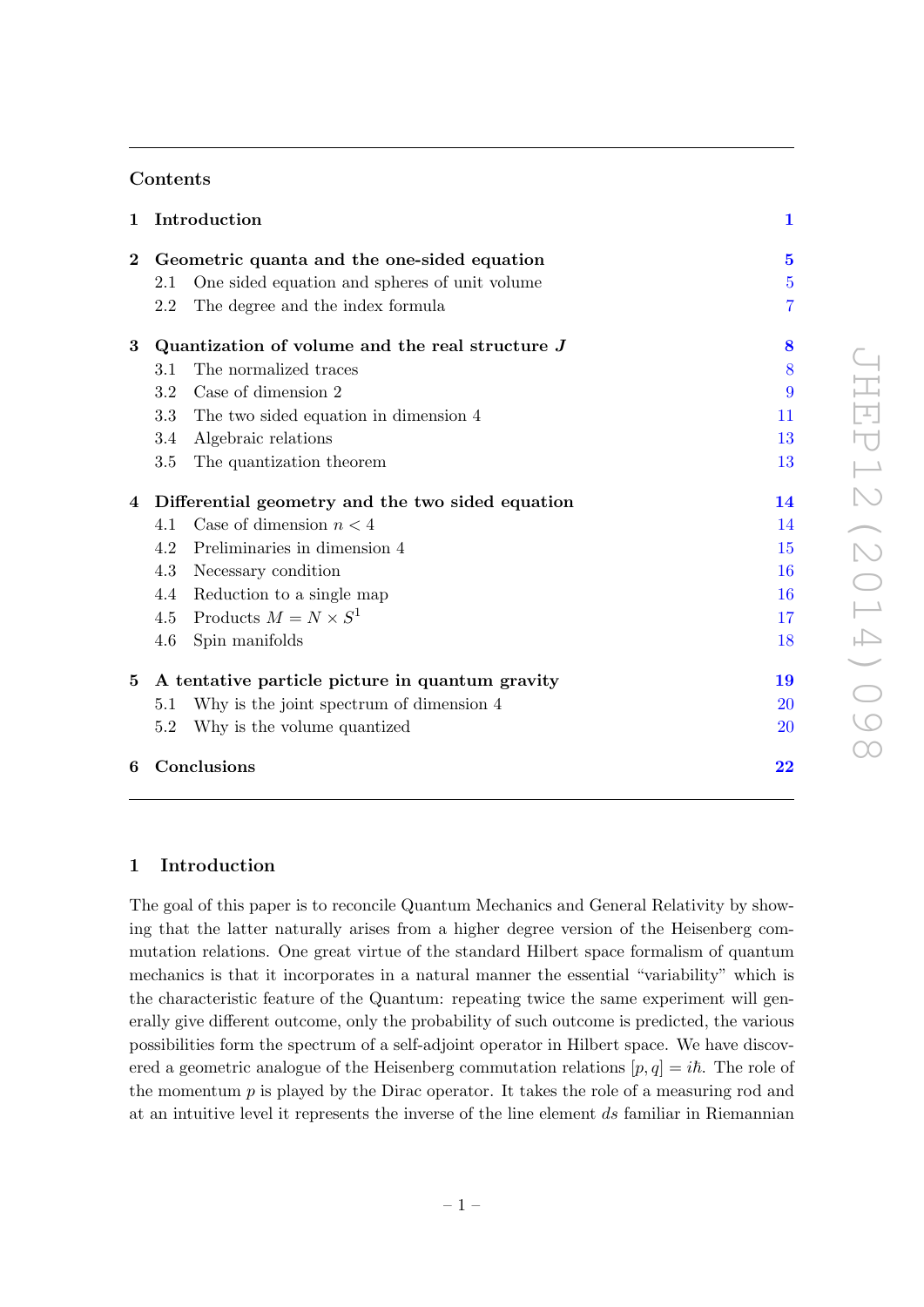geometry, in which only its square is specified in local coordinates. In more physical terms this inverse is the propagator for Euclidean Fermions and is akin to an infinitesimal as seen already in its symbolic representation in Feynman diagrams where it appears as a solid  $(\text{very}) \text{ short line } \bullet \rightarrow \bullet$ .

The role of the position variable  $q$  was the most difficult to uncover. It has been known for quite some time that in order to encode a geometric space one can encode it by the algebra of functions (real or complex) acting in the same Hilbert space as the above line element, in short one is dealing with "spectral triples". Spectral for obvious reasons and triples because there are three ingredients: the algebra  $A$  of functions, the Hilbert space  $H$  and the above Dirac operator D. It is easy to explain why the algebra encodes a topological space. This follows because the points of the space are just the characters of the algebra, evaluating a function at a point  $P \in X$  respects the algebraic operations of sum and product of functions. The fact that one can measure distances between points using the inverse line element  $D$  is in the line of the Kantorovich duality in the theory of optimal transport. It takes here a very simple form. Instead of looking for the shortest path from point  $P$  to point  $P'$  as in Riemannian Geometry, which only can treat path-wise connected spaces, one instead takes the supremum of  $|f(P) - f(P')|$  where the function f is only constrained not to vary too fast, and this is expressed by asking that the norm of the commutator  $[D, f]$  be  $\leq 1$ . In the usual case where D is the Dirac operator the norm of  $[D, f]$  is the supremum of the gradient of f so that the above control of the norm of the commutator  $[D, f]$  means that f is a Lipschitz function with constant 1, and one recovers the usual geodesic distance. But a spectral triple has more information than just a topological space and a metric, as can be already guessed from the need of a spin structure to define the Dirac operator (due to Atiyah and Singer in that context) on a Riemannian manifold. This additional information is the needed extra choice involved in taking the square root of the Riemannian  $ds^2$  in the operator theoretic framework. The general theory is K-homology and it naturally introduces decorations for a spectral triple such as a chirality operator  $\gamma$  in the case of even dimension and a charge conjugation operator J which is an antilinear isometry of H fulfilling commutation relations with D and  $\gamma$  which depend upon the dimension only modulo 8. All this has been known for quite some time as well as the natural occurrence of gravity coupled to matter using the spectral action applied to the tensor product  $\mathcal{A} \otimes \mathcal{A}$  of the algebra  $\mathcal{A}$  of functions by a finite dimensional algebra  $A$  corresponding to internal structure. In fact it was shown in  $[4]$  that one gets pretty close to zooming on the Standard Model of particle physics when running through the list of irreducible spectral triples for which the algebra  $A$  is finite dimensional. The algebra that is both conceptual and works for that purpose is

$$
A = M_2(\mathbb{H}) \oplus M_4(\mathbb{C})
$$

where  $\mathbb H$  is the algebra of quaternions and  $M_k$  the matrices. However it is fair to say that even if the above algebra is one of the first in the list, it was not uniquely singled out by our classification and moreover presents the strange feature that the real dimensions of the two pieces are not the same, it is 16 for  $M_2(\mathbb{H})$  and 32 for  $M_4(\mathbb{C})$ .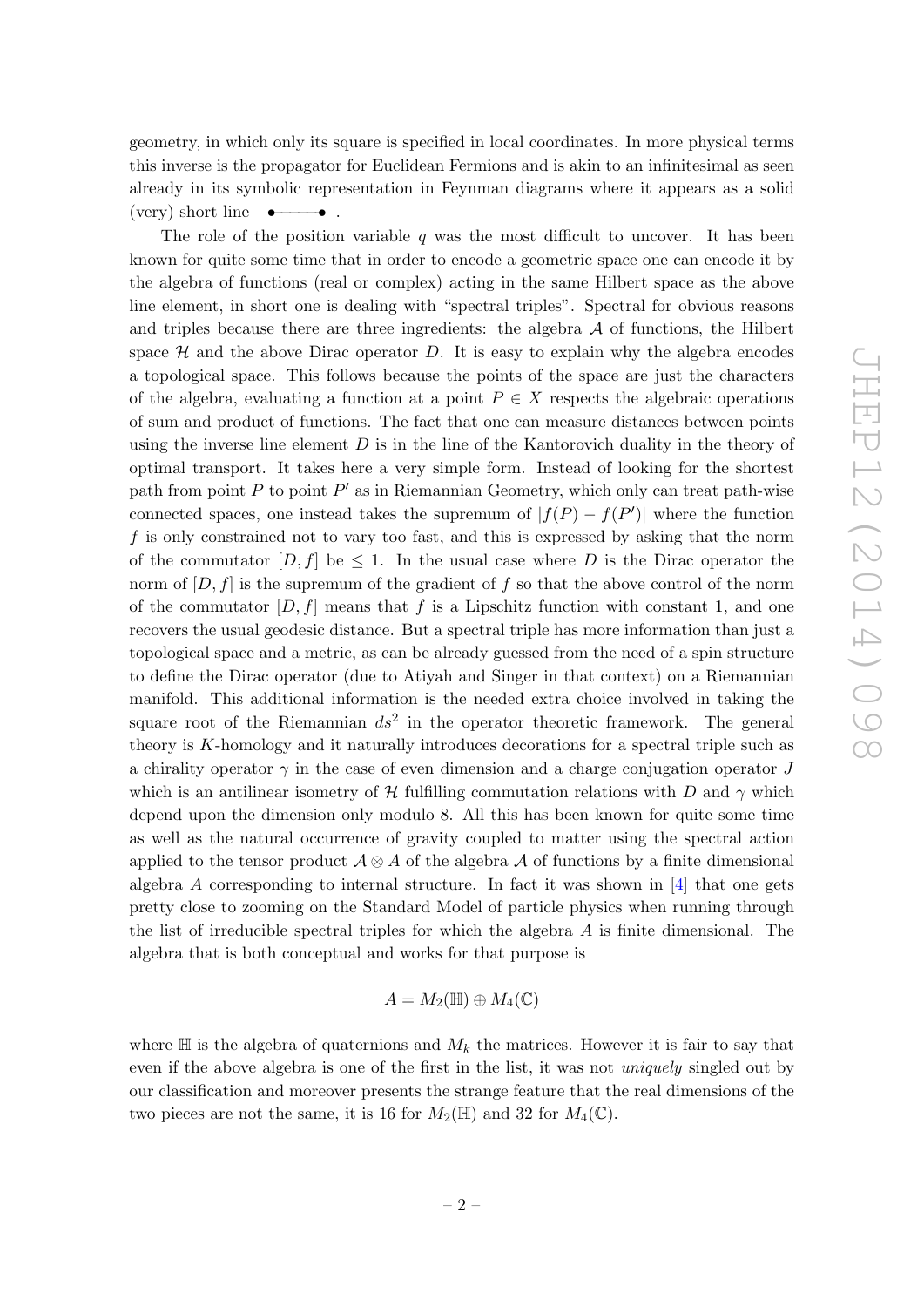One of the byproducts of the present paper is a full understanding of this strange choice, as we shall see shortly.

Now what should one beg for in a quest of reconciling gravity with quantum mechanics? In our view such a reconciliation should not only produce gravity but it should also naturally produce the other known forces, and they should appear on the same footing as the gravitational force. This is asking a lot and, in the minds of many, the incorporation of matter in the Lagrangian of gravity has been seen as an unnecessary complication that can be postponed and hidden under the rug for a while. As we shall now explain this is hiding the message of the gauge sector which in its simplest algebraic understanding is encoded by the above algebra  $A = M_2(\mathbb{H}) \oplus M_4(\mathbb{C})$ . The answer that we discovered is that the package formed of the 4-dimensional geometry together with the above algebra appears from a very simple idea: to encode the analogue of the position variable  $q$  in the same way as the Dirac operator encodes the components of the momenta, just using the Feynman slash. To be more precise we let  $Y \in \mathcal{A} \otimes C_{\kappa}$  be of the Feynman slashed form  $Y = Y^A \Gamma_A$ , and fulfill the equations

<span id="page-3-2"></span>
$$
Y^2 = \kappa, \qquad Y^* = \kappa Y \tag{1.1}
$$

Here  $\kappa = \pm 1$  and  $C_{\kappa} \subset M_s(\mathbb{C}), s = 2^{n/2}$ , is the real algebra generated by  $n+1$  gamma matrices  $\Gamma_A$ ,  $1 \leq A \leq n+1,$  $1 \leq A \leq n+1,$ <sup>1</sup>

$$
\Gamma_A \in C_{\kappa}, \quad {\left\{\Gamma^A, \Gamma^B\right\}} = 2\kappa \, \delta^{AB}, \; (\Gamma^A)^* = \kappa \Gamma^A
$$

The one-sided higher analogue of the Heisenberg commutation relations is

<span id="page-3-1"></span>
$$
\frac{1}{n!} \langle Y[D, Y] \cdots [D, Y] \rangle = \sqrt{\kappa} \gamma \quad (n \text{ terms } [D, Y])
$$
\n(1.2)

where the notation  $\langle T \rangle$  means the normalized trace of  $T = T_{ij}$  with respect to the above matrix algebra  $M_s(\mathbb{C})$  (1/s times the sum of the s diagonal terms  $T_{ii}$ ). We shall show below in theorem [1](#page-5-2) that a solution of this equation exists for the spectral triple  $(A, \mathcal{H}, D)$ associated to a Spin compact Riemannian manifold M (and with the components  $Y^A$  $\mathcal{A}$ ) if and only if the manifold M breaks as the disjoint sum of spheres of unit volume. This breaking into disjoint connected components corresponds to the decomposition of the spectral triple into irreducible components and we view these irreducible pieces as quanta of geometry. The corresponding picture, with these disjoint quanta of Planck size is of course quite remote from the standard geometry and the next step is to show that connected geometries of arbitrarily large size are obtained by combining the two different kinds of geometric quanta. This is done by refining the one-sided equation [\(1.2\)](#page-3-1) using the fundamental ingredient which is the real structure of spectral triples, and is the mathematical incarnation of charge conjugation in physics. It is encoded by an anti-unitary isometry J of the Hilbert space H fulfilling suitable commutation relations with D and  $\gamma$ and having the main property that it sends the algebra  $A$  into its commutant as encoded by the *order zero* condition :  $[a, JbJ^{-1}] = 0$  for any  $a, b \in A$ . This commutation relation allows one to view the Hilbert space  $\mathcal H$  as a bimodule over the algebra  $\mathcal A$  by making use of

<span id="page-3-0"></span><sup>&</sup>lt;sup>1</sup>It is  $n+1$  and not n where  $\Gamma_{n+1}$  is up to normalization the product of the n others.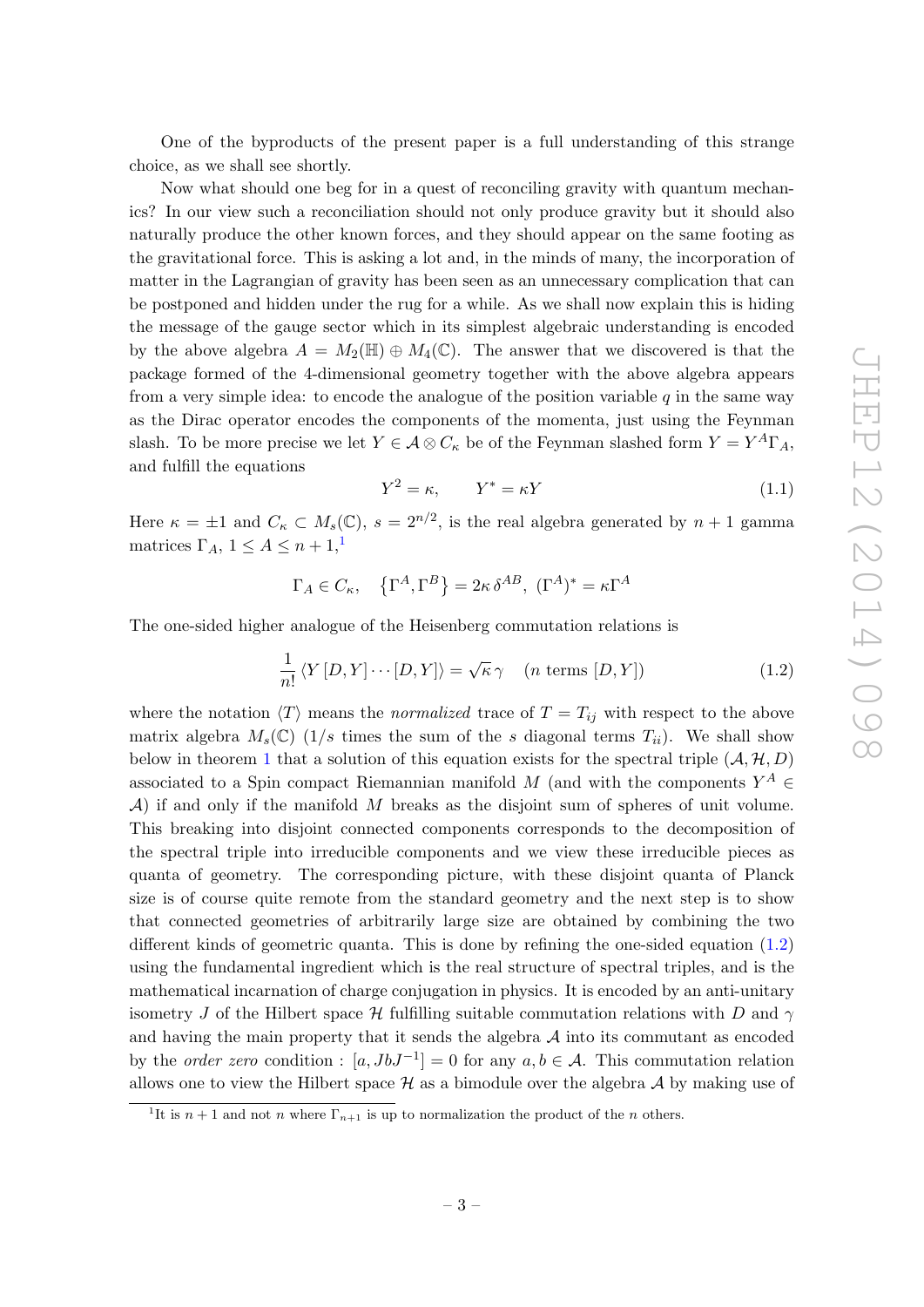the additional representation  $a \mapsto Ja^*J^{-1}$ . This leads to refine the quantization condition by taking  $J$  into account as the two-sided equation<sup>[2](#page-4-0)</sup>

<span id="page-4-2"></span>
$$
\frac{1}{n!} \langle Z[D, Z] \cdots [D, Z] \rangle = \gamma \quad Z = 2EJEJ^{-1} - 1,\tag{1.3}
$$

where E is the spectral projection for  $\{1,i\} \subset \mathbb{C}$  of the double slash  $Y = Y_+ \oplus Y_- \in$  $C^{\infty}(M, C_{+} \oplus C_{-})$ . More explicitly  $E = \frac{1}{2}$  $\frac{1}{2}(1+Y_+) \oplus \frac{1}{2}$  $rac{1}{2}(1+iY_{-}).$ 

It is the classification of finite geometries of [\[4\]](#page-23-0) which suggested to use the direct sum  $C_+ \oplus C_-$  of two Clifford algebras and the algebra  $C^{\infty}(M, C_+ \oplus C_-)$ . As we shall show below in theorem  $6$  this condition still implies that the volume of  $M$  is quantized but no longer that M breaks into small disjoint connected components. More precisely let M be a smooth connected oriented compact manifold of dimension n. Let  $\alpha$  be the volume form (of unit volume) of the sphere  $S<sup>n</sup>$ . One considers the (possibly empty) set  $D(M)$  of pairs of smooth maps  $\phi_{\pm}: M \to S^n$  such that the differential form<sup>[3](#page-4-1)</sup>

$$
\phi_+^{\#}(\alpha) + \phi_-^{\#}(\alpha) = \omega
$$

does not vanish anywhere on  $M(\omega(x) \neq 0 \forall x \in M)$ . One introduces an invariant  $q(M) \subset \mathbb{Z}$ defined as the subset of  $\mathbb Z:$ 

$$
q(M) := \{ \text{degree}(\phi_+) + \text{degree}(\phi_-) \mid (\phi_+, \phi_-) \in D(M) \} \subset \mathbb{Z}.
$$

where degree( $\phi$ ) is the topological degree of the smooth map  $\phi$ . Then a solution of [\(1.3\)](#page-4-2) exists if and only if the volume of M belongs to  $q(M) \subset \mathbb{Z}$ . We first check (theorem [10\)](#page-17-1) that  $q(M)$  contains arbitrarily large numbers in the two relevant cases  $M = S<sup>4</sup>$  and  $M =$  $N \times S<sup>1</sup>$  where N is an arbitrary connected compact oriented smooth three manifold. We then give the proof (theorem [12\)](#page-18-1) that the set  $q(M)$  contains all integers  $m > 5$  for any smooth connected compact spin 4-manifold, which shows that our approach encodes all the relevant geometries.

In the above formulation of the two-sided quantization equation the algebra  $C^{\infty}(M, C_{+} \oplus C_{-})$  appears as a byproduct of the use of the Feynman slash. It is precisely at this point that the connection with our previous work on the noncommutative geometry (NCG) understanding of the Standard Model appears. Indeed as explained above we determined in [\[4\]](#page-23-0) the algebra  $A = M_2(\mathbb{H}) \oplus M_4(\mathbb{C})$  as the right one to obtain the Standard Model coupled to gravity from the spectral action applied to the product space of a 4-manifold  $M$  by the finite space encoded by the algebra  $A$ . Thus the full algebra is the algebra  $C^{\infty}(M, A)$  of A-valued functions on M. Now the remarkable fact is that in dimension 4 one has

$$
C_{+} = M_{2}(\mathbb{H}), \quad C_{-} = M_{4}(\mathbb{C}) \tag{1.4}
$$

More precisely, the Clifford algebra  $Cliff(+, +, +, +, +)$  is the direct sum of two copies of  $M_2(\mathbb{H})$  and thus in an irreducible representation, only one copy of  $M_2(\mathbb{H})$  survives and

<span id="page-4-0"></span><sup>&</sup>lt;sup>2</sup>The  $\gamma$  involved here commutes with the Clifford algebras and does not take into account an eventual  $\mathbb{Z}/2$ -grading  $\gamma_F$  of these algebras, yielding the full grading  $\gamma \otimes \gamma_F$ .

<span id="page-4-1"></span><sup>&</sup>lt;sup>3</sup>We use the notation  $\phi^*(\alpha)$  for the pullback of the differential form  $\alpha$  by the map  $\phi$  rather than  $\phi^*(\alpha)$ to avoid confusion with the adjoint of operators.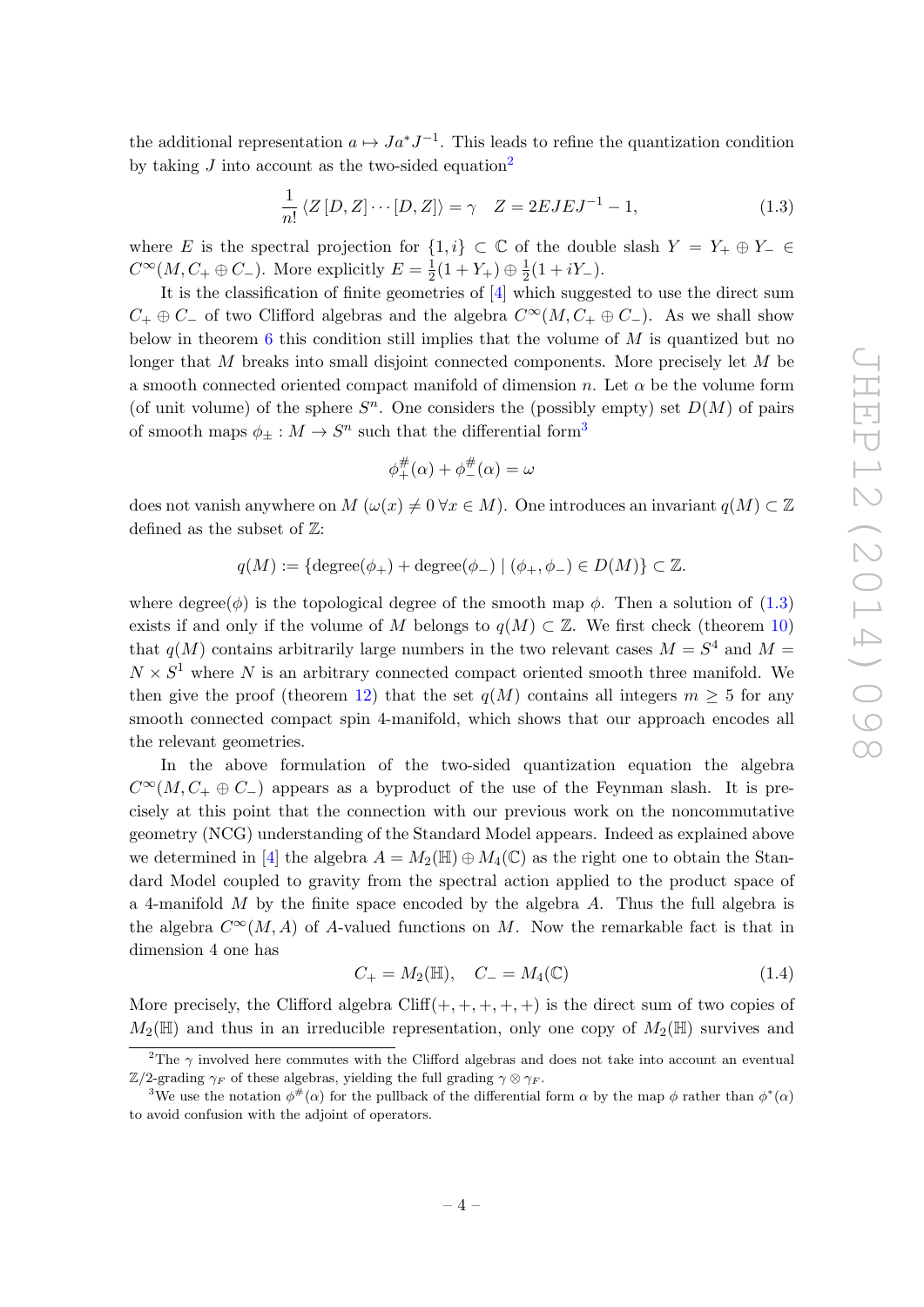gives the algebra over R generated by the gamma matrices  $\Gamma^A$ . The Clifford algebra Cliff(-, -, -, -, -) is  $M_4(\mathbb{C})$  and it also admits two irreducible representations (acting in a complex Hilbert space) according to the linearity or anti-linearity of the way  $\mathbb C$  is acting. In both the algebra over R generated by the gamma matrices  $\Gamma^A$  is  $M_4(\mathbb{C})$ .

This fact clearly indicates that one is on the right track and in fact together with the above two-sided equation it unveils the following tentative "particle picture" of gravity coupled with matter, emerging naturally from the quantum world. First we now forget completely about the manifold M that was used above and take as our framework a fixed Hilbert space in which  $C = C_+ \oplus C_-$  acts, as well as the grading  $\gamma$ , and the anti-unitary J all fulfilling suitable algebraic relations. So far there is no variability but the stage is set. Now one introduces two "variables" D and  $Y = Y_+ \oplus Y_-$  both self-adjoint operators in Hilbert space. One assumes simple algebraic relations such as the commutation of C and  $JCJ^{-1}$ , of Y and  $JYJ^{-1}$ , the fact that  $Y_{\pm} = \sum Y_A^{\pm}$  $X_A^{\pm} \Gamma_{\pm}^A$  with the  $Y_A$  commuting with C, and that  $Y^2 =$  $1_+ \oplus (-1)_-$  and also that the commutator  $[D, Y]$  is bounded and its square again commutes with both  $C_{\pm}$  and the components  $Y^{A}$ , etc... One also assumes that the eigenvalues of the operator  $D$  grow as in dimension 4. One can then write the two-sided quantization equation [\(1.3\)](#page-4-2) and show that solutions of this equation give an emergent geometry. The geometric space appears from the joint spectrum of the components  $Y_A^{\pm}$  $\chi^{\pm}_{A}$ . This would a priori yield an 8-dimensional space but the control of the commutators with  $D$  allows one to show that it is in fact a subspace of dimension 4 of the product of two 4-spheres. The fundamental fact that the leading term in the Weyl asymptotics of eigenvalues is quantized remains true in this generality due to already developed mathematical results on the Hochschild class of the Chern character in K-homology. Moreover the strong embedding theorem of Whitney shows that there is no a-priori obstruction to view the (Euclidean) space-time manifold as encoded in the 8-dimensional product of two 4-spheres. The action functional only uses the spectrum of  $D$ , it is the spectral action which, since its leading term is now quantized, will give gravity coupled to matter from its infinitesimal variation.

#### <span id="page-5-0"></span>2 Geometric quanta and the one-sided equation

We recall that given a smooth compact oriented spin manifold  $M$ , the associated spectral triple  $(A, \mathcal{H}, D)$  is given by the action in the Hilbert space  $\mathcal{H} = L^2(M, S)$  of  $L^2$ -spinors of the algebra  $A = C^{\infty}(M)$  of smooth functions on M, and the Dirac operator D which in local coordinates is of the form

$$
D = \gamma^{\mu} \left( \frac{\partial}{\partial x^{\mu}} + \omega_{\mu} \right) \tag{2.1}
$$

where  $\gamma^{\mu} = e^{\mu}_{a} \gamma^{a}$  and  $\omega_{\mu}$  is the spin-connection.

#### <span id="page-5-1"></span>2.1 One sided equation and spheres of unit volume

<span id="page-5-2"></span>**Theorem 1.** Let M be a spin Riemannian manifold of even dimension n and  $(A, H, D)$ the associated spectral triple. Then a solution of the one-sided equation  $(1.2)$  exists if and only if M breaks as the disjoint sum of spheres of unit volume. On each of these irreducible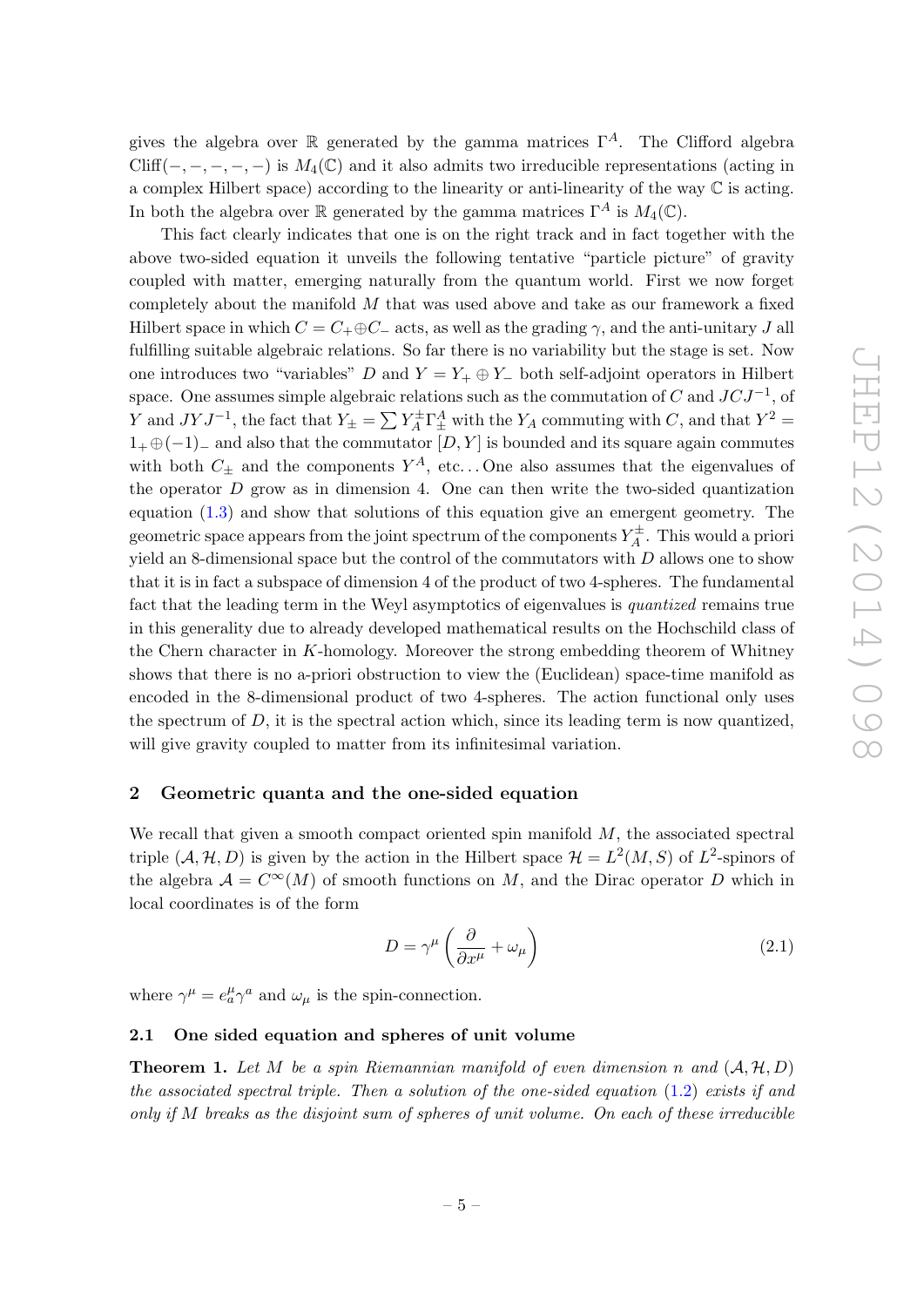components the unit volume condition is the only constraint on the Riemannian metric which is otherwise arbitrary for each component.

*Proof.* We can assume that  $\kappa = 1$  since the other case follows by multiplication by  $i =$ √  $^{\prime}-1.$ Equation [\(1.1\)](#page-3-2) shows that a solution Y of the above equations gives a map  $Y : M \to S^n$ from the manifold M to the n-sphere. Given n operators  $T_j \in \mathcal{C}$  in an algebra C the multiple commutator

$$
[T_1,\ldots,T_n] := \sum \epsilon(\sigma) T_{\sigma(1)} \cdots T_{\sigma(n)}
$$

(where  $\sigma$  runs through all permutations of  $\{1, \ldots, n\}$ ) is a multilinear totally antisymmetric function of the  $T_j \in \mathcal{C}$ . In particular, if the  $T_i = a_i^j S_j$  are linear combinations of n elements  $S_i \in \mathcal{C}$  one gets

<span id="page-6-0"></span>
$$
[T_1, ..., T_n] = \text{Det}(a_i^j)[S_1, ..., S_n]
$$
 (2.2)

Let us compute the left hand side of  $(1.2)$ . The normalized trace of the product of  $n + 1$ Gamma matrices is the totally antisymmetric tensor

$$
\langle \Gamma_A \Gamma_B \cdots \Gamma_L \rangle = i^{n/2} \epsilon_{AB...L}, \quad A, B, \dots, L \in \{1, \dots, n+1\}
$$

One has  $[D, Y] = \gamma^{\mu} \frac{\partial Y^A}{\partial x^{\mu}} \Gamma_A = \nabla Y^A \Gamma_A$  where we let  $\nabla f$  be the Clifford multiplication by the gradient of f. Thus one gets at any  $x \in M$  the equality

$$
\langle Y[D, Y] \cdots [D, Y] \rangle = i^{n/2} \epsilon_{AB...L} Y^A \nabla Y^B \cdots \nabla Y^L
$$
\n(2.3)

For fixed A, and  $x \in M$  the sum over the other indices

$$
\epsilon_{AB...L} Y^A \nabla Y^B \cdots \nabla Y^L = (-1)^A Y^A [\nabla Y^1, \nabla Y^2, \dots, \nabla Y^{n+1}]
$$

where all other indices are  $\neq A$ . At  $x \in M$  one has  $\nabla Y^j = \gamma^\mu \partial_\mu Y^j$  and by [\(2.2\)](#page-6-0) the multi-commutator (with  $\nabla Y^A$  missing) gives

$$
[\nabla Y^1, \nabla Y^2, \dots, \nabla Y^{n+1}] = \epsilon^{\mu\nu\ldots\lambda} \partial_\mu Y^1 \cdots \partial_\lambda Y^{n+1} [\gamma^1, \ldots, \gamma^n]
$$

Since  $\gamma^{\mu} = e^{\mu}_{a} \gamma_{a}$  and  $i^{n/2}[\gamma_{1}, \ldots, \gamma_{n}] = n! \gamma$  one thus gets by [\(2.2\)](#page-6-0),

<span id="page-6-2"></span>
$$
\langle Y[D, Y] \cdots [D, Y] \rangle = n! \gamma \text{Det}(e_a^{\alpha}) \omega \tag{2.4}
$$

where

$$
\omega = \epsilon_{AB...L} Y^A \partial_1 Y^B \cdots \partial_n Y^L
$$

so that  $\omega dx_1 \wedge \cdots \wedge dx_n$  is the pullback  $Y^{\#}(\rho)$  by the map  $Y : M \to S^n$  of the rotation invariant volume form  $\rho$  on the unit sphere  $S<sup>n</sup>$  given by

$$
\rho = \frac{1}{n!} \epsilon_{AB...L} Y^A dY^B \wedge \cdots \wedge dY^L
$$

Thus, using the inverse vierbein, the one-sided equation  $(1.2)$  is equivalent to

<span id="page-6-1"></span>
$$
\det\left(e_{\mu}^{a}\right)dx_{1}\wedge\cdots\wedge dx_{n}=Y^{\#}(\rho)\tag{2.5}
$$

$$
-6-
$$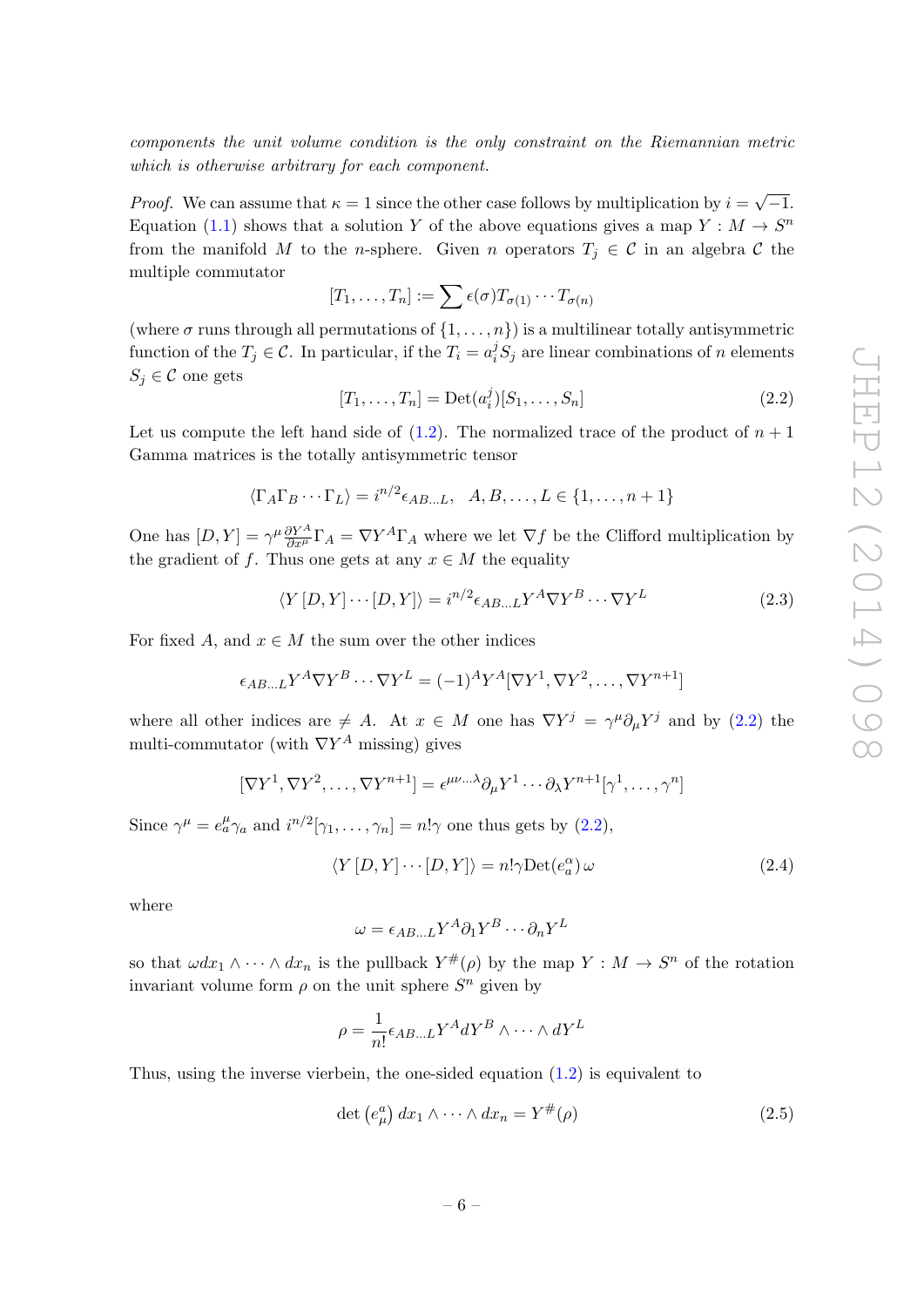This equation [\(2.5\)](#page-6-1) implies that the Jacobian of the map  $Y : M \to S^n$  cannot vanish anywhere, and hence that the map Y is a covering. Since the sphere  $S<sup>n</sup>$  is simply connected for  $n > 1$ , this implies that on each connected component  $M_i \subset M$  the restriction of the map Y to  $M_i$  is a diffeomorphism. Moreover equation [\(2.5\)](#page-6-1) shows that the volume of each component  $M_j$  is the same as the volume  $\int_{S^n} \rho$  of the sphere. Conversely it was shown in [\[8\]](#page-23-1) that, for  $n = 2, 4$ , each Riemannian metric on  $S<sup>n</sup>$  whose volume form is the same as for the unit sphere gives a solution to the above equation. In fact the above discussion gives a direct proof of this fact for all (even) n. Since all volume forms with same total volume are diffeomorphic [\[17\]](#page-24-0) one gets the required result.  $\Box$ 

The spectral triple  $(A, \mathcal{H}, D)$  is then the direct sum of the irreducible spectral triples associated to the components. Moreover one can reconstruct the original algebra  $A$  as the algebra generated by the components  $Y^A$  of Y together with the commutant of the operators  $D, Y, \Gamma_A$ . This implies that a posteriori one recovers the algebra A just from the representation of the  $D, Y, \Gamma_A$  in Hilbert space. As mentioned above the operator theoretic equation [\(1.2\)](#page-3-1) implies the integrality of the volume when the latter is expressed from the growth of the eigenvalues of the operator  $D$ . Theorem [1](#page-5-2) gives a concrete realization of this quantization of the volume by interpreting the integer  $k$  as the number of geometric quantas forming the Riemannian geometry  $M$ . Each geometric quantum is a sphere of arbitrary shape and unit volume (in Planck units).

## <span id="page-7-0"></span>2.2 The degree and the index formula

In fact the proof of theorem [1](#page-5-2) gives a statement valid for any Y not necessarily fulfilling the one-sided equation  $(1.2)$ . We use the non-commutative integral as the operator theoretic expression of the integration against the volume form det  $(e^a_\mu) dx_1 \wedge \cdots \wedge dx_n$  of the oriented Riemannian manifold M. The factor  $2^{n/2+1}$  on the right comes from the factor 2 in  $Y = 2e - 1$  and from the normalization (by  $2^{-n/2}$ ) of the trace. The  $\oint$  is taken in the Hilbert space of the canonical spectral triple of the Riemannian manifold.

<span id="page-7-2"></span>**Lemma 2.** For any  $Y = Y^A \Gamma_A$ , such that  $Y^2 = 1$ ,  $Y^* = Y$  one has

<span id="page-7-1"></span>
$$
\oint \gamma \langle Y[D, Y]^n \rangle D^{-n} = 2^{n/2+1} \text{degree}(Y) \tag{2.6}
$$

Proof. This follows from [\(2.4\)](#page-6-2) which implies that

 $\gamma \langle Y[D, Y] \cdots [D, Y] \rangle \det \left( e_{\mu}^{a} \right) dx_{1} \wedge \cdots \wedge dx_{n} = n! Y^{\#}(\rho)$ 

while for any scalar function f on M one has (see [\[7\]](#page-23-2), Chapter IV, 2,  $\beta$ , Proposition 5), with  $\Omega_n = 2\pi^{n/2}/\Gamma(n/2)$  the volume of the unit sphere  $S^{n-1}$ ,

$$
\int fD^{-n} = \frac{1}{n}(2\pi)^{-n}2^{n/2}\Omega_n \int_M f\sqrt{g}dx^n
$$

Thus the left hand side of  $(2.6)$  gives

$$
\int \gamma \left\langle Y[D,Y]^n \right\rangle D^{-n} = \frac{1}{n} (2\pi)^{-n} 2^{n/2} \Omega_n n! \int_M Y^{\#}(\rho)
$$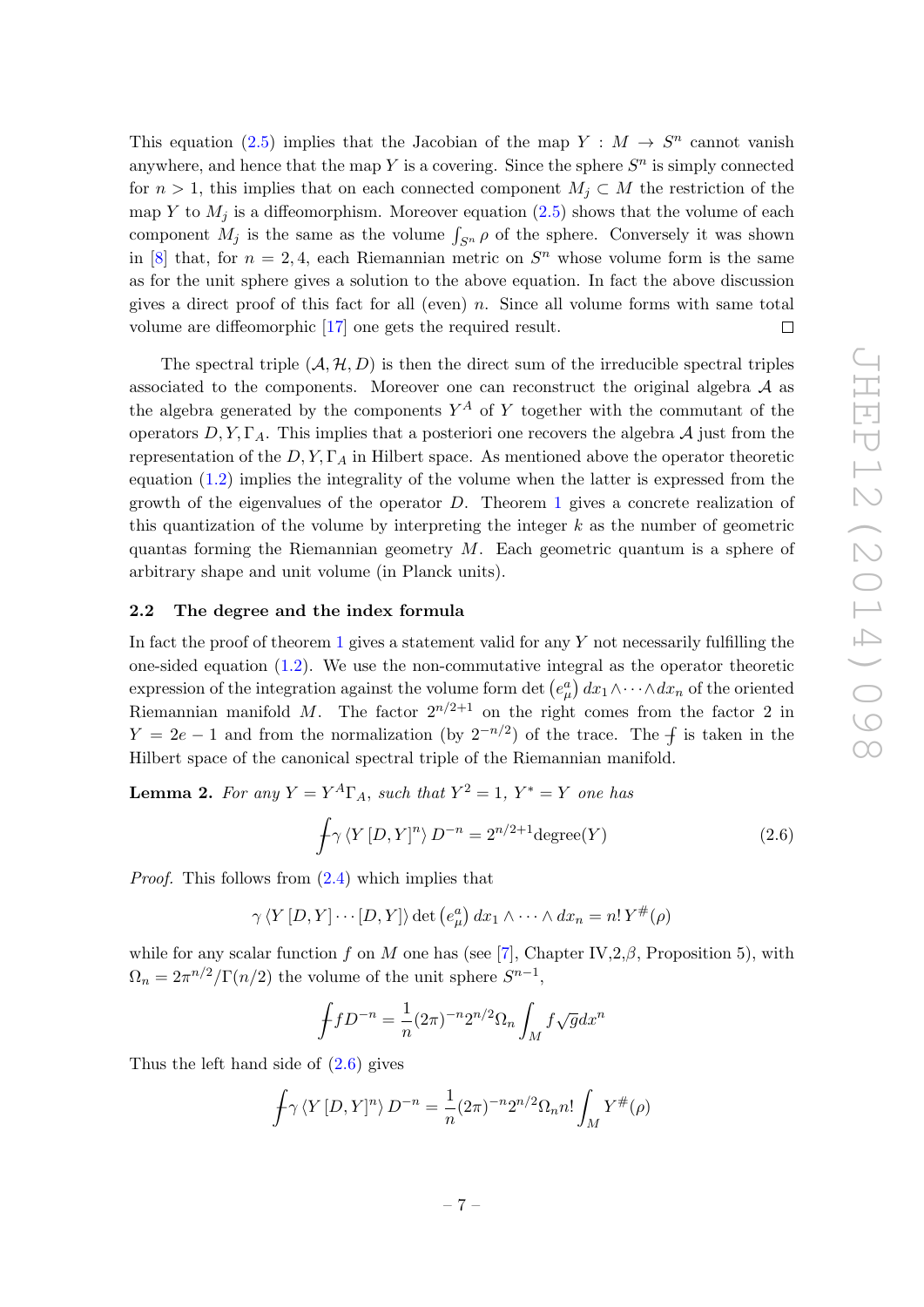$\Box$ 

One has

$$
\int_M Y^\#(\rho) = \text{degree}(Y)\Omega_{n+1}
$$

and

$$
\frac{1}{n}(2\pi)^{-n}2^{n/2}\Omega_n n! \Omega_{n+1} = 2^{n/2+1}.
$$

using the Legendre duplication formula  $2^{2z-1}\Gamma(z)\Gamma(z+\frac{1}{2})$  $\frac{1}{2}) = \sqrt{\pi} \Gamma(2z).$ 

## <span id="page-8-0"></span>3 Quantization of volume and the real structure J

We consider the two sided equation [\(1.3\)](#page-4-2). The action of the algebra  $C_+ \oplus C_-$  in the Hilbert space H splits H as a direct sum  $H = H^{(+)} \oplus H^{(-)}$  of two subspaces corresponding to the range of the projections  $1 \oplus 0 \in C_+ \oplus C_-$  and  $0 \oplus 1 \in C_+ \oplus C_-$ . The real structure J interchanges these two subspaces. The algebra  $C_+$  acts in  $H^{(+)}$  and the formula  $x \mapsto$  $Jx^*J^{-1}$  gives a right action of  $C_-\$  in  $H^{(+)}$ . We let  $Y' = iJY_-J^{-1}$  acting in  $H^{(+)}$  and  $\Gamma' = iJ\Gamma_{-}J^{-1}$  for the gamma matrices of  $C_{-}$ . This allows us to reduce to the following simplified situation occurring in  $H^{(+)}$ . We take M of dimension  $n = 2m$  and consider two sets of gamma matrices  $\Gamma_A$  and  $\Gamma_B'$  which commute with each other. We consider two fields

$$
Y = Y^{A} \Gamma_{A}, \ Y' = Y'^{B} \Gamma'_{B} \qquad A, B = 1, 2, \dots, n+1 \tag{3.1}
$$

The condition  $Y^2 = 1 = Y'^2$  implies

$$
Y^A Y^A = 1, \ Y'^B Y'^B = 1 \tag{3.2}
$$

Let  $e=\frac{1}{2}$  $\frac{1}{2}(Y+1), e' = \frac{1}{2}$  $\frac{1}{2}(Y'+1), E = ee' = \frac{1}{2}$  $\frac{1}{2}(Z+1)$  then  $Z = 2ee' - 1$  and thus

$$
Z = \frac{1}{2} (Y + 1) (Y' + 1) - 1
$$
\n(3.3)

$$
Z^2 = 4e^2e^{'2} - 4ee' + 1 = 1
$$
\n(3.4)

This means that  $Z^2 = 1$  and we can use it to write the quantization condition in the form

<span id="page-8-3"></span>
$$
\frac{1}{n!} \langle Z[D, Z]^n \rangle = \gamma \tag{3.5}
$$

where  $\langle \rangle$  is the normalized trace relative to the matrix algebra generated by all the gamma matrices  $\Gamma_A$  and  $\Gamma'_B$ .

#### <span id="page-8-1"></span>3.1 The normalized traces

More precisely we let  $\text{Mat}_+$  be the matrix algebra generated by all the gamma matrices  $\Gamma_A$ and Mat<sub>−</sub> be the matrix algebra generated by all the gamma matrices  $\Gamma'_B$ . We define  $\langle T \rangle_{\pm}$ as above as the *normalized* trace, which is  $2^{-m}$  times the trace relative to the algebras  $\text{Mat}_{+}$  of an operator T in H. It is best expressed as an integral of the form

<span id="page-8-2"></span>
$$
\langle T \rangle_{\pm} = \int_{\text{Spin}_{\pm}} gTg^{-1} \, dg \tag{3.6}
$$

<span id="page-8-4"></span>where  $Spin_{+} \subset Mat_{+}$  is the spin group and dq the Haar measure of total mass 1.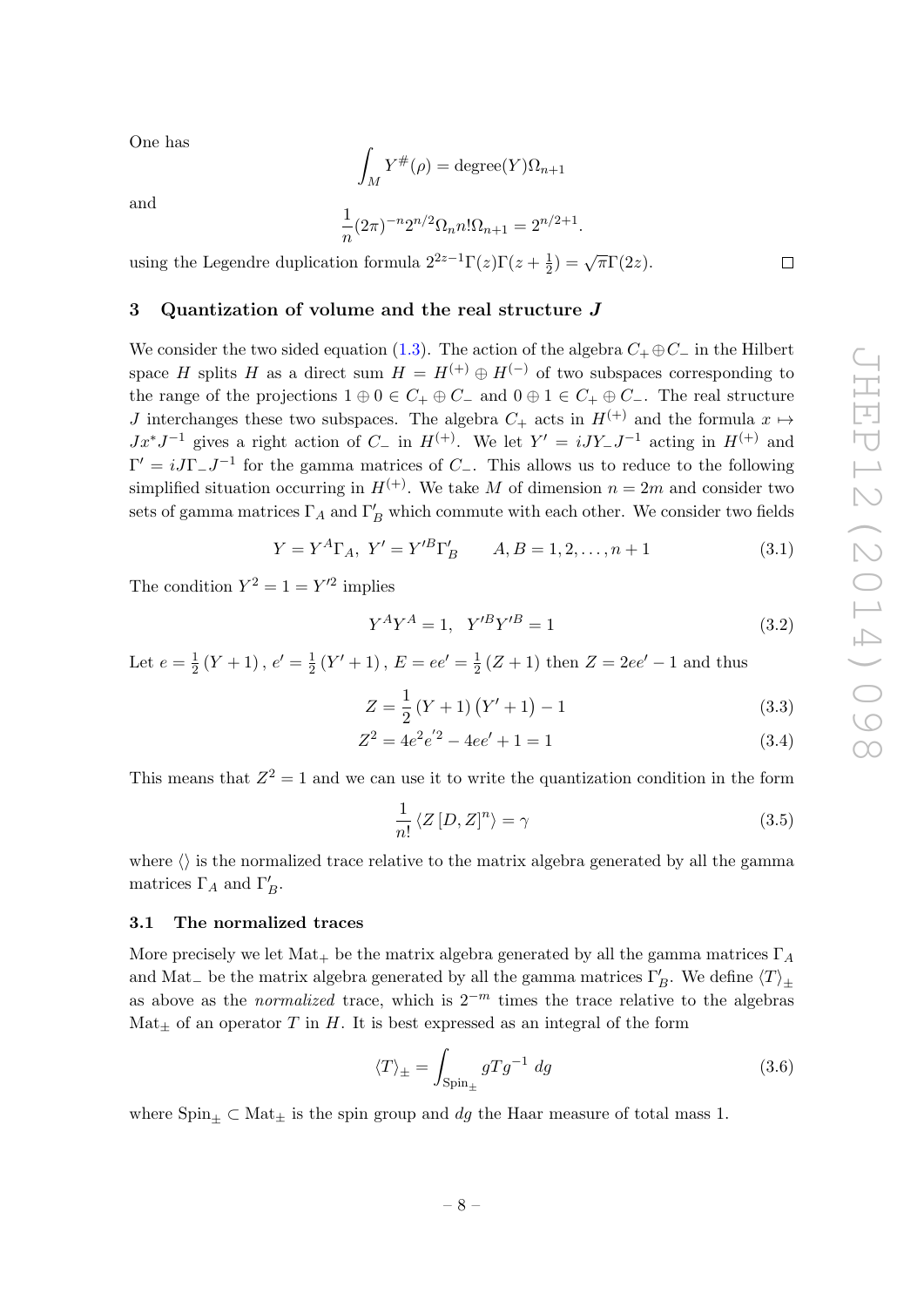**Lemma 3.** The conditional expectations  $\langle T \rangle_{\pm}$  fulfill the following properties

- 1.  $\langle STU\rangle_+ = S \langle T\rangle_+ U$  for any operators S, U commuting with Mat<sub>+</sub> (this holds similarly exchanging  $+$  and  $-)$
- 2.  $\langle T \rangle = \langle \langle T \rangle_+ \rangle_- = \langle \langle T \rangle_- \rangle_+$  for any operator T.
- 3.  $\langle ST \rangle = \langle S \rangle_+ \langle T \rangle_-$  for any operator S commuting with Mat<sub>−</sub> and T commuting with  $Mat_{+}.$
- 4.  $\langle ST \rangle = \langle S \rangle$   $\langle T \rangle$  for any operator S commuting with Mat<sub>+</sub> and T commuting with Mat−.

Proof.

- 1) follows from [\(3.6\)](#page-8-2) since  $gSTUg^{-1} = SgTg^{-1}U$  for  $S, U$  commuting with Mat<sub>+</sub> and  $g \in \text{Spin}_{+}$ .
- 2) The representation of the product group  $G = \text{Spin}_{+} \times \text{Spin}_{-}$  given by  $(g, g') \mapsto gg' \in$  $Mat_+Mat_-$  is irreducible, and thus parallel to  $(3.6)$  one has

<span id="page-9-1"></span>
$$
\langle T \rangle = \int_G gg' T(gg'^{-1} dg dg' = \langle \langle T \rangle_+ \rangle_- = \langle \langle T \rangle_- \rangle_+ \tag{3.7}
$$

using the fact that any  $g$  commutes with any  $g'$ .

3) This follows from [\(3.7\)](#page-9-1) since one has

$$
gg'ST(gg'^{-1} = gg'S(gg'^{-1}gg'T(gg'^{-1} = gSg^{-1}g'Tg'^{-1})
$$

4) The proof is the same as for 3).

#### <span id="page-9-0"></span>3.2 Case of dimension 2

This is the simplest case, one has:

**Lemma 4.** The condition  $(3.5)$  implies that the  $(2$ -dimensional) volume of M is quantized. If M is a smooth connected compact oriented 2-dimensional manifold with quantized volume there exists a solution of  $(3.5)$ .

Proof. We shall compute the left hand side of [\(3.5\)](#page-8-3) and show that

<span id="page-9-3"></span>
$$
\langle Z[D,Z][D,Z] \rangle = \frac{1}{2} \langle Y[D,Y][D,Y] \rangle + \frac{1}{2} \langle Y'[D,Y'] [D,Y'] \rangle \tag{3.8}
$$

Thus as above we see that  $(3.5)$  is equivalent to the quantization condition

<span id="page-9-2"></span>
$$
\det\left(e_{\mu}^{a}\right) = \frac{1}{2}\epsilon^{\mu\nu}\epsilon_{ABC}Y^{A}\partial_{\mu}Y^{B}\partial_{\nu}Y^{C} + \frac{1}{2}\epsilon^{\mu\nu}\epsilon_{ABC}Y'^{A}\partial_{\mu}Y'^{B}\partial_{\nu}Y'^{C}
$$
(3.9)

which gives the volume of M as the sum of the degrees of the two maps  $Y : M \to S^2$  and  $Y': M \to S^2$ . This shows that the volume is quantized (up to normalization). Conversely

 $\Box$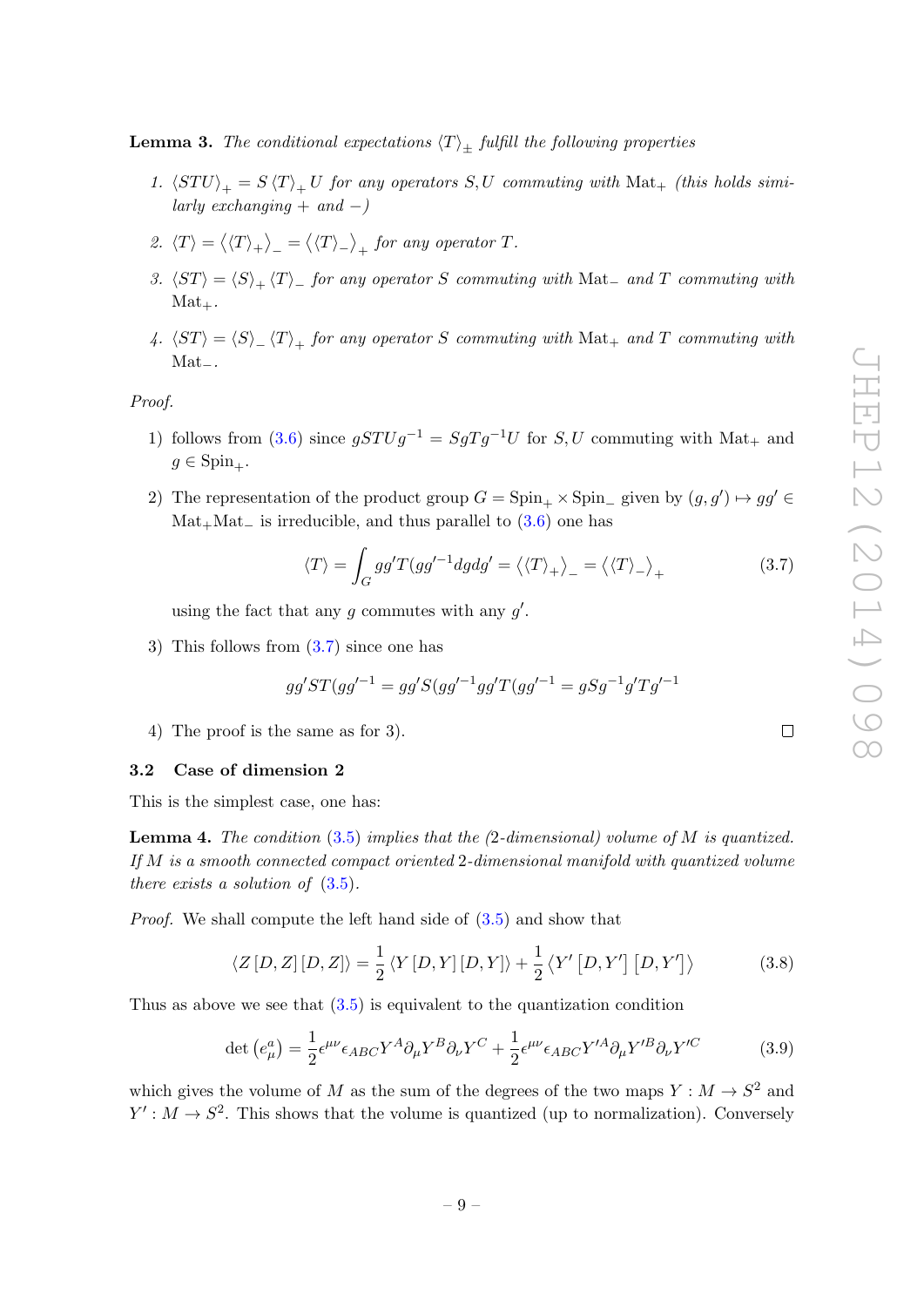let M be a compact oriented 2-dimensional manifold with quantized volume. Choose two smooth maps  $Y: M \to S^2$  and  $Y': M \to S^2$  such that when you add the pull back of the oriented volume form  $\omega$  of  $S^2$  by Y and Y' you get the volume form of M. This will be discussed in great details in section [4.](#page-14-0) However, it is simple in dimension 2 mostly because, on a connected compact smooth manifold, all smooth nowhere-vanishing differential forms of top degree with the same integral are equivalent by a diffeomorphism [\[17\]](#page-24-0). This solves equation  $(3.9)$ . It remains to show  $(3.8)$ . We use the properties

$$
[D, e] = [D, e^2] = e [D, e] + [D, e] e
$$

which can be written as

<span id="page-10-2"></span>
$$
e[D, e] = [D, e] (1 - e), [D, e] e = (1 - e) [D, e]
$$
\n(3.10)

which imply

<span id="page-10-1"></span>
$$
e[D, e] e = 0, \quad e[D, e]^2 = [D, e]^2 e \tag{3.11}
$$

Now with  $Z = 2ee' - 1$  as above, one has

$$
[D, Z] = 2 [D, ee'] = 2 [D, e] e' + 2e [D, e'] \qquad (3.12)
$$

Now  $[D, e]$  commutes with  $e'$  because any element of Mat<sub>+</sub> (such as  $\Gamma^A$ ) commutes with any element of Mat<sub>−</sub> (such as  $\Gamma^{B}$ ) and for any scalar functions f, g one has  $[[D, f], g] = 0$ ] so that  $[D, Y^A]$  commutes with  $Y^{\prime B}$ . Similarly  $[D, e']$  commutes with e (and e and e' commute) one thus gets

$$
[D, Z]^2 = 4 ([D, e] e' + e [D, e'])^2
$$
  
= 4 ([D, e]^2 e' + e [D, e']^2 + [D, e] ee' [D, e'] + [D, e'] ee' [D, e]) (3.13)

One has

$$
\frac{1}{4}Z[D,Z]^2 = e'(2e-1)[D,e]^2 + e(2e'-1)[D,e']^2
$$
  
+ (2e-1)[D,e]ee'[D,e'] + (2e'-1)[D,e']e'e[D,e] (3.14)

Using 4) of lemma [3,](#page-8-4) one has

$$
\langle e'(2e-1) [D, e]^2 \rangle = \langle e' \rangle_{-} \langle (2e-1) [D, e]^2 \rangle_{+} = \frac{1}{2} \langle (2e-1) [D, e]^2 \rangle
$$

since  $\sqrt{(e-\frac{1}{2})}$  $\frac{1}{2}$   $\rangle$   $\Big| = \frac{1}{2}$  $\frac{1}{2} \langle Y' \rangle = 0$ . Similarly one has

$$
\langle e (2e' - 1) [D, e']^{2} \rangle = \frac{1}{2} \langle (2e' - 1) [D, e']^{2} \rangle_{-} = \frac{1}{2} \langle (2e' - 1) [D, e']^{2} \rangle
$$

Moreover one has  $\langle Y | D, Y \rangle = 0$ . This follows from the order one condition since one gets, using  $Y^A Y^A = 1$ ,

$$
\langle Y[D, Y] \rangle = Y^A [D, Y^A] = \frac{1}{2} (Y^A [D, Y^A] + [D, Y^A] Y^A) = 0.
$$

It implies that  $\langle e[D, e] \rangle = 0$  since it is automatic that  $\langle [D, Y] \rangle = 0$ . We then get

$$
\langle (2e-1) [D, e] ee' [D, e'] \rangle = \langle (2e-1) [D, e] e \rangle_+ \langle e' [D, e'] \rangle_- = 0
$$

and similarly for the other term. Thus we have shown that [\(3.8\)](#page-9-3) holds.

<span id="page-10-0"></span> $\Box$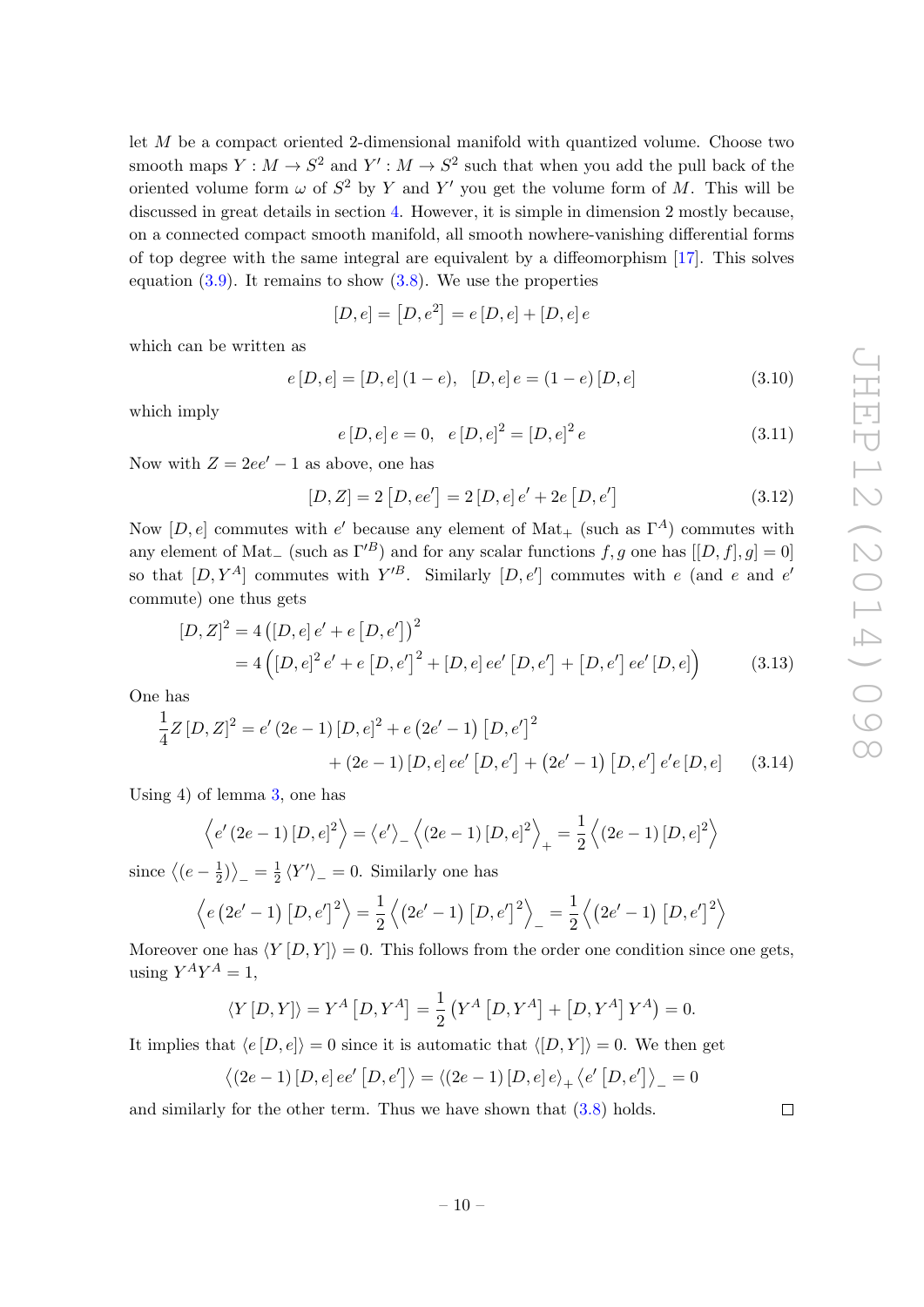## <span id="page-11-0"></span>3.3 The two sided equation in dimension 4

<span id="page-11-1"></span>This calculation will now be done for the four dimensional case:

Lemma 5. In the 4-dimensional case one has

$$
\left\langle Z\left[D,Z\right]^4\right\rangle = \frac{1}{2}\left\langle Y\left[D,Y\right]^4\right\rangle + \frac{1}{2}\left\langle Y'\left[D,Y'\right]^4\right\rangle.
$$

The condition [3.5](#page-8-3) implies that the  $(4$ -dimensional) volume of M is quantized.

*Proof.* Now  $\Gamma_A$  and  $\Gamma'_A$  will have  $A = 1, \dots, 5$ . We now compute, using [\(3.13\)](#page-10-0)

$$
\frac{1}{16}[D,Z]^4 = ([D,e]^2 e' + e [D,e']^2 + [D,e]ee' [D,e'] + [D,e'] ee' [D,e])^2
$$

using  $(3.11)$  to show that the following 6 terms give 0,

 $(1) \times (4) = [D, e]^2 e' [D, e'] ee' [D, e] = 0,$  since e  $\langle [D, e'] | e' = 0,$  $(2) \times (3) = e [D, e']^2 [D, e] ee' [D, e']$ since  $e[D, e]e = 0$ ,  $(3) \times (1) = [D, e] ee' [D, e'] [D, e]^2 e$  $e' = 0,$  since  $e' [D, e'] e' = 0,$  $(3) \times (3) = [D, e]$  ee'  $[D, e']$   $[D, e]$  ee'  $[D, e']$  $= 0,$  since  $e' [D, e'] e' = 0,$  $(4) \times (2) = [D, e']$  ee'  $[D, e]$   $e [D, e']$ since  $e[D, e]e = 0$ ,  $(4) \times (4) = [D, e']$   $ee'[D, e][D, e']$   $ee'[D, e] = 0$ , since e '  $[D, e'] e' = 0.$ 

We thus get the remaining ten terms in the form

$$
\frac{1}{16}[D, Z]^4 = ([D, e]^2 e' + e [D, e']^2 + [D, e] ee' [D, e'] + [D, e'] ee' [D, e])^2
$$
  
\n
$$
= [D, e]^4 e' + [D, e]^2 ee' [D, e']^2 + [D, e]^3 ee' [D, e']
$$
  
\n
$$
+ [D, e']^2 e' e [D, e]^2 + e [D, e']^4 + [D, e']^3 ee' [D, e]
$$
  
\n
$$
+ [D, e] ee' [D, e']^3 + [D, e] ee' [D, e']^2 e' e [D, e]
$$
  
\n
$$
+ [D, e'] ee' [D, e]^3 + [D, e'] ee' [D, e]^2 e' e [D, e'] \qquad (3.15)
$$

We multiply by  $Z = 2ee' - 1$  on the left and treat the various terms as follows.

$$
Z[D,e]^4 e' = e'(2e-1) [D,e]^4
$$

gives the contribution

$$
\left\langle Z[D,e]^4 e' \right\rangle = \left\langle e' \right\rangle \left\langle Y[D,e]^4 \right\rangle = \frac{1}{32} \left\langle Y[D,Y]^4 \right\rangle
$$

The other quartic term

$$
Ze[D,e']^{4} = e(2e' - 1)[D,e']^{4}
$$

gives the contribution

$$
\left\langle Ze\left[D,e'\right]^4\right\rangle = \frac{1}{32} \left\langle Y'\left[D,Y'\right]^4\right\rangle
$$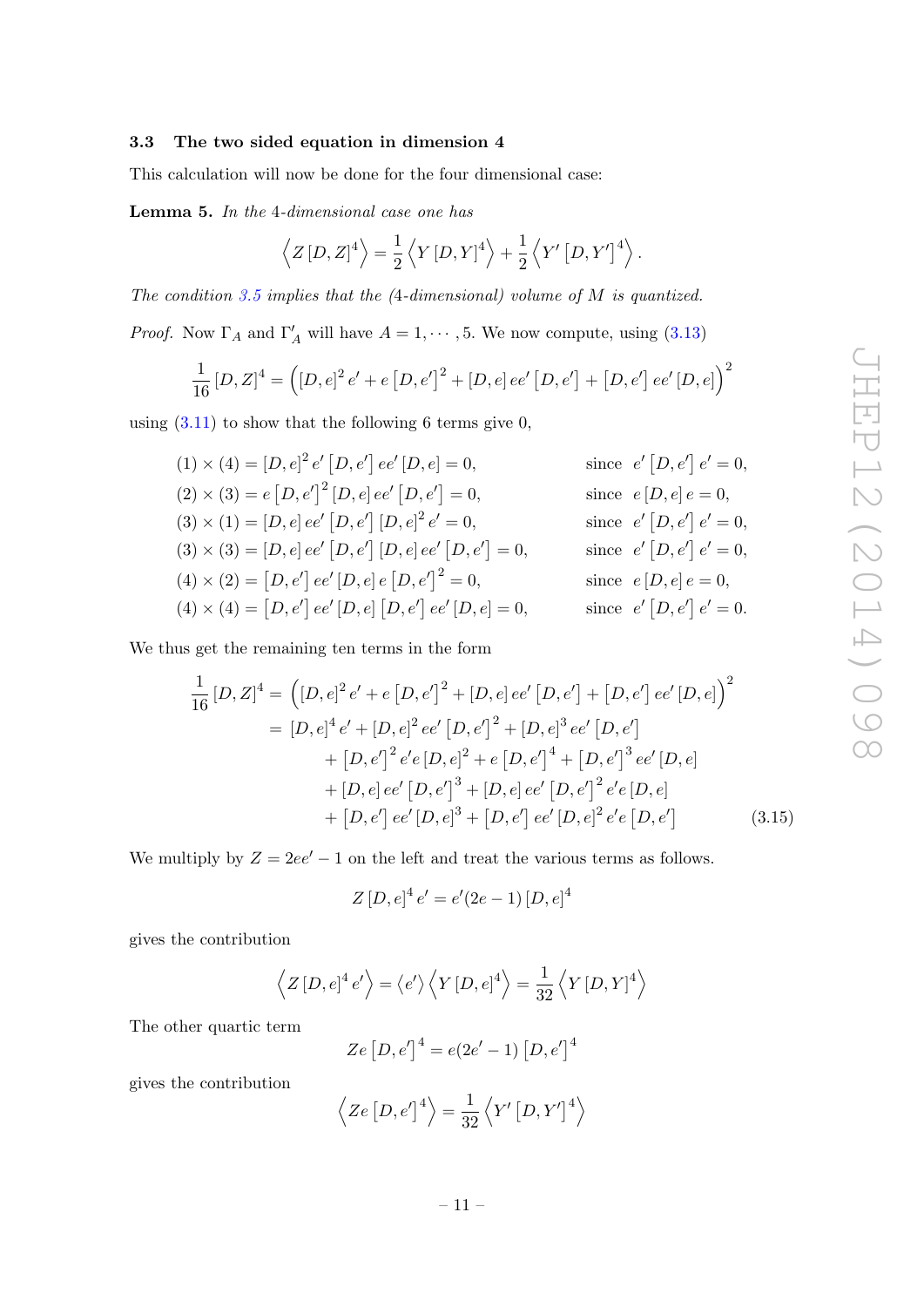For the cubic terms one has, using  $e[D,e]^3 e = e[D,e]e[D,e]^2 = 0$ ,

$$
Z[D,e]^3 ee' [D,e'] = -[D,e]^3 ee' [D,e']
$$

and it gives as above a vanishing contribution since  $\langle e'|D, e'|\rangle = 0$  (and similarly for e). Similarly one has

$$
Z[D,e']^{3}ee'[D,e] = -[D,e']^{3}ee'[D,e]
$$

which gives a vanishing contribution, as well as

$$
Z[D,e]ee'[D,e']^{3} = -[D,e]ee'[D,e']^{3}
$$

and

$$
Z[D,e'] ee'[D,e]^3 = -[D,e'] ee'[D,e]^3.
$$

We now take care of the remaining 4 quadratic terms. They are

$$
[D, e]^2 ee' [D, e']^2 + [D, e']^2 e' e [D, e]^2
$$
  
+ [D, e] ee' [D, e']^2 e' e [D, e] + [D, e'] ee' [D, e]^2 e' e [D, e']

One has, using the commutation of  $ee'$  with  $[D, e]^2$ 

$$
Z[D,e]^2 ee' [D,e']^2 = [D,e]^2 ee' [D,e']^2
$$

so that the contributions of the two terms of the first line are

<span id="page-12-0"></span>
$$
\left\langle e\left[D,e\right]^{2}\right\rangle \left\langle e'\left[D,e'\right]^{2}\right\rangle + \left\langle e'\left[D,e'\right]^{2}\right\rangle \left\langle e\left[D,e\right]^{2}\right\rangle \tag{3.16}
$$

Now for the remaining terms one gets, using  $e[D, e]e = 0$ 

$$
Z[D,e]ee'[D,e']^{2}e'e[D,e] = -[D,e]ee'[D,e']^{2}e'e[D,e]
$$

To compute the trace one uses the fact that  $[D, e]$  e commutes with Mat<sub>-</sub> and property 1) of lemma [3](#page-8-4) to get

$$
\langle Z[D, e]ee'[D, e']^{2}e'e[D, e] \rangle_{-} = -[D, e]e\langle e'[D, e']^{2} \rangle_{-} e[D, e]
$$

Next one has, using  $\langle Y'[D, Y']^2 \rangle = 0$  and  $e' = \frac{1}{2}$  $\frac{1}{2}(Y'+1),$ 

$$
\left\langle e'[D,e']^2 \right\rangle_{-} = \frac{1}{8} \left\langle [D,Y']^2 \right\rangle \tag{3.17}
$$

and this does not vanish but is a scalar function which is  $\sum [D, Y'^A]^2$  and commutes with the other terms so that one gets after taking it across

$$
\langle Z[D,e]ee'[D,e']^2e'e[D,e]\rangle = - \langle [D,e]e[D,e]\rangle \langle e'[D,e']^2\rangle
$$

Next one has, using  $\langle Y | D, Y |^2 \rangle = 0$ , and  $Y [D, Y] + [D, Y] Y = 0$ 

$$
\langle [D, e] e [D, e] \rangle = \frac{1}{8} \langle [D, Y]^2 \rangle = \langle e [D, e]^2 \rangle
$$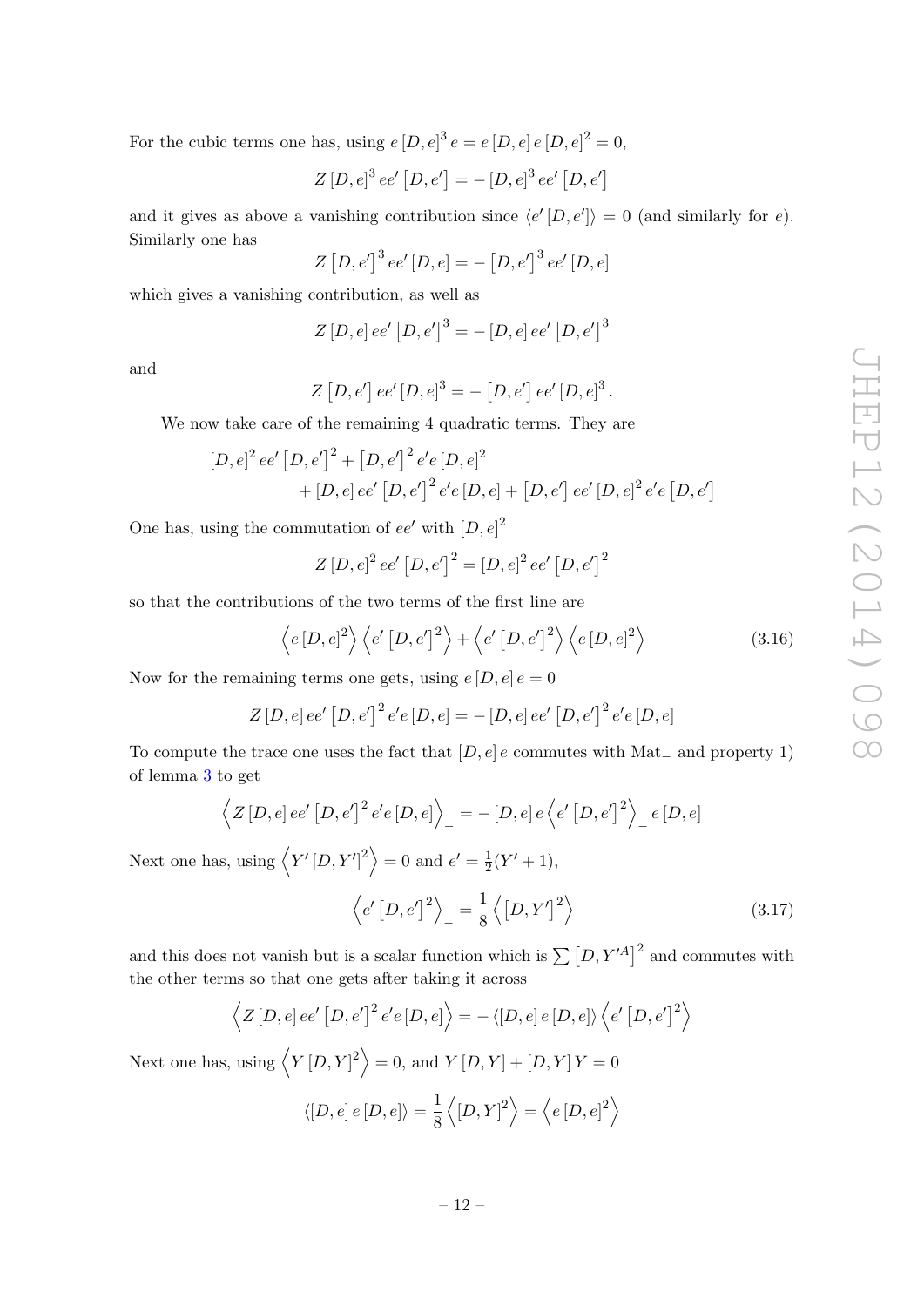$\Box$ 

which shows that

$$
\left\langle Z\left[D,e\right]ee'\left[D,e'\right]^{2}e'e\left[D,e\right]\right\rangle = -\left\langle e\left[D,e\right]^{2}\right\rangle \left\langle e'\left[D,e'\right]^{2}\right\rangle
$$

Note that to show that

$$
\langle [D, e] e [D, e] \rangle = \langle e [D, e]^2 \rangle
$$

one can also use  $(by (3.10))$  $(by (3.10))$  $(by (3.10))$ 

$$
[D, e] e [D, e] = (1 - e) [D, e]^2, \ \langle (2e - 1) [D, e]^2 \rangle = \langle Y [D, e]^2 \rangle = 0
$$

Similarly one gets

$$
\left\langle Z\left[D,e'\right]ee'\left[D,e\right]^{2}e'e\left[D,e'\right]\right\rangle = -\left\langle e'\left[D,e'\right]^{2}\right\rangle \left\langle e\left[D,e\right]^{2}\right\rangle
$$

Thus combining with [\(3.16\)](#page-12-0), we get that the total contribution of the quadratic terms is 0.

Finally the second statement of lemma [5](#page-11-1) follows from lemma [2.](#page-7-2)

## <span id="page-13-0"></span>3.4 Algebraic relations

It is important to make the list of the algebraic relations which have been used and do not follow from the definition of Y and Y'. Note first that for  $Y = Y^A \Gamma_A$  with the hypothesis that the components  $Y^A$  belong to the commutant of the algebra generated by the  $\Gamma_B$ , one has

$$
Y^2 = \pm 1 \implies [Y^A, Y^B] = 0, \ \forall A, B.
$$

Indeed the matrices  $\Gamma_A \Gamma_B$  for  $A < B$ , are linearly independent and the coefficient of  $\Gamma_A \Gamma_B$ in the square  $Y^2$  is  $[Y^A, Y^B]$  which has to vanish. The similar statement holds for Y'. Moreover the commutation rule  $[Y, Y'] = 0$  implies (and is equivalent to) the commutation of the components  $[Y^A, Y'^B] = 0, \forall A, B$ . Thus the components  $Y^A, Y'^B$  commute pairwise and generate a commutative involutive algebra  $A$  (since they are all self-adjoint). This corresponds to the order zero condition in the commutative case. We have also assumed the order one condition in the from  $[[D, a], b] = 0$  for any  $a, b \in \mathcal{A}$ . But in fact we also made use of the commutation of the operator  $\langle [D, Y]^2 \rangle$  with the elements of A and the [D, a] for  $a \in \mathcal{A}$  (and similarly for  $\langle [D, Y']^2 \rangle$ ).

#### <span id="page-13-1"></span>3.5 The quantization theorem

In the next theorem the algebraic relations between  $Y_{\pm}$ , D, J,  $C_{\pm}$ ,  $\gamma$  are assumed to hold. We shall not detail these relations but they are exactly those discussed in section [3.4](#page-13-0) and which make the proof of lemma  $5$  possible.

As in the introduction we adopt the following definitions. Let M be a connected smooth oriented compact manifold of dimension n. Let  $\alpha$  be the volume form of the sphere  $S<sup>n</sup>$ . One considers the (possibly empty) set  $D(M)$  of pairs of smooth maps  $\phi, \psi : M \to S<sup>n</sup>$ such that the differential form

$$
\phi^{\#}(\alpha) + \psi^{\#}(\alpha) = \omega
$$

<span id="page-13-2"></span>does not vanish anywhere on M  $(\omega(x) \neq 0 \ \forall x \in M)$ . One defines an invariant which is the subset of Z:

$$
q(M) := \{ \text{degree}(\phi) + \text{degree}(\psi) \mid (\phi, \psi) \in D(M) \} \subset \mathbb{Z}.
$$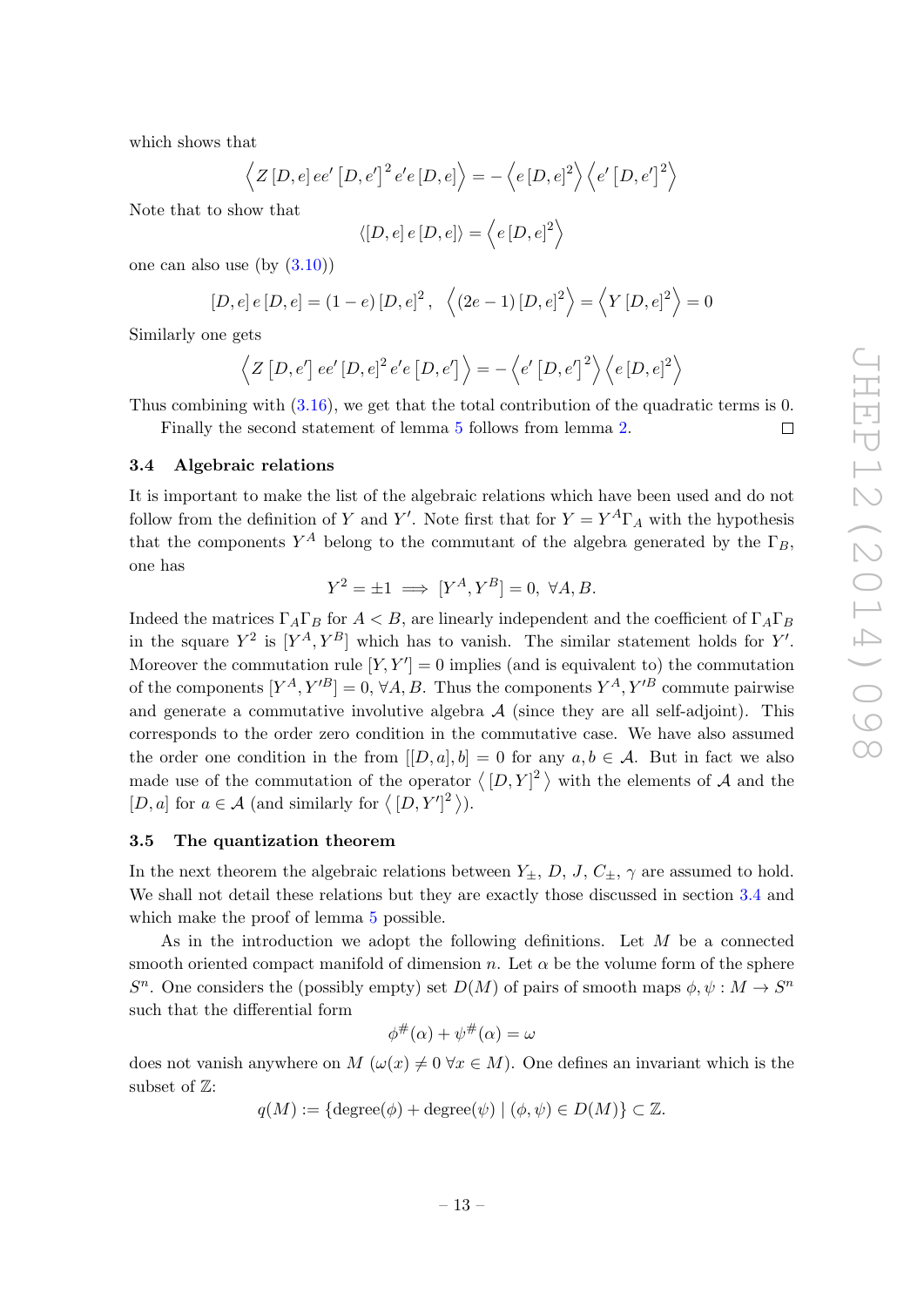**Theorem 6.** Let  $n = 2$  or  $n = 4$ .

- (i) In any operator representation of the two sided equation  $(1.3)$  in which the spectrum of D grows as in dimension n the volume (the leading term of the Weyl asymptotic formula) is quantized.
- (ii) Let M be a connected smooth compact oriented spin Riemannian manifold (of dimension  $n = 2, 4$ ). Then a solution of [\(1.3\)](#page-4-2) exists if and only if the volume of M is quantized<sup>[4](#page-14-2)</sup> to belong to the invariant  $q(M) \subset \mathbb{Z}$ .

Proof.

(i) By lemma [5](#page-11-1) one has, as in the two dimensional case that the left hand side of [\(3.5\)](#page-8-3) is up to normalization,

$$
L = \langle Y[D, Y]^4 \rangle + \langle Y'[D, Y']^4 \rangle \tag{3.18}
$$

so that  $(3.5)$  implies that the volume of M is (up to sign) the sum of the degrees of the two maps. This is enough to give the proof in the case of the spectral triple of a manifold, and we shall see in theorem [17](#page-22-1) that it also holds in the abstract framework.

(ii) Using lemma [5](#page-11-1) the proof is the same as in the two dimensional case. Note that the connectedness hypothesis is crucial in order to apply the result of [\[17\]](#page-24-0).  $\Box$ 

## <span id="page-14-0"></span>4 Differential geometry and the two sided equation

The invariant  $q_M$  makes sense in any dimension. For  $n = 2, 3$ , and any connected M, it contains all sufficiently large integers. The case  $n = 4$  is more difficult but we shall prove below in theorem [12](#page-18-1) that it contains all integers  $m > 4$  as soon as the connected 4-manifold M is a Spin manifold, an hypothesis which is automatic in our context.

## <span id="page-14-1"></span>4.1 Case of dimension  $n < 4$

<span id="page-14-3"></span>**Lemma 7.** Let M be a compact connected smooth oriented manifold of dimension  $n <$ 4. Then for any differential form  $\omega \in \Omega^n(M)$  which vanishes nowhere, agrees with the orientation, and fulfills the quantization  $\int_M \omega \in \mathbb{Z}$ ,  $|\int_M \omega| > 3$ , one can find two smooth maps  $\phi$ ,  $\phi'$  such that

$$
\phi^{\#}(\alpha) + \phi'^{\#}(\alpha) = \omega
$$

where  $\alpha$  is the volume form of the sphere of unit volume.

*Proof.* By [\[1\]](#page-23-3) as refined in [\[20\]](#page-24-1), any Whitehead triangulation of M provides (after a barycentric subdivision) a ramified covering of the sphere  $S<sup>n</sup>$  obtained by gluing two copies  $\Delta_{\pm}^{n}$ of the standard simplex  $\Delta^n$  along their boundary. One uses the labeling of the vertices of each *n*-simplex by  $\{0, 1, \ldots, n\}$  where each vertex is labeled by the dimension of the face of which it is the barycenter. The bi-coloring corresponds to affecting each  $n$ -simplex of the

<span id="page-14-2"></span><sup>4</sup>Up to normalization.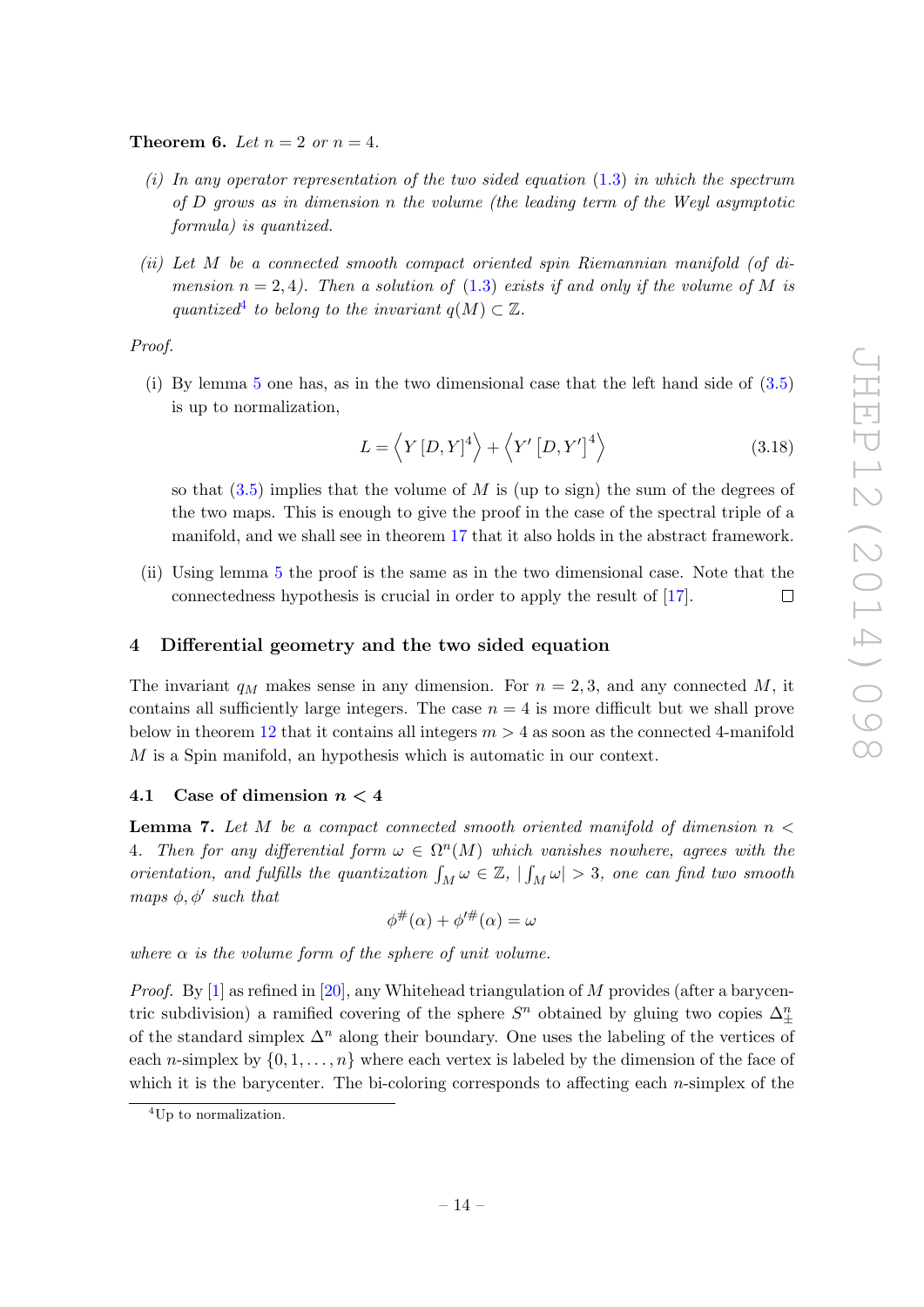

Figure 1. Triangulation of torus, the map  $\phi$  maps white triangles to the white hemisphere (of the small sphere) and the black ones to the black hemisphere.

triangulation with a sign depending on wether the orientation of the simplex agrees or not with the orientation given by the labeling of the vertices. One then gets a PL-map  $M \to S^n$ by mapping each simplex with a  $\pm$  sign to  $\Delta_{\pm}^{n}$  respecting the labeling of the vertices. This gives a covering which is ramified only on the  $(n-2)$ -skeleton of  $\Delta_{\pm}^{n}$ . After smoothing one then gets a smooth map  $\phi: M \to S^n$  whose Jacobian will be  $> 0$  outside a subset K of dimension  $n-2$  of M. Using the hypothesis  $n < 4$  (which gives  $(n-2) + (n-2) < n$ ), the set of orientation preserving diffeomorphisms  $\psi \in \text{Diff}^{+}(M)$  such that  $\psi(K) \cap K = \emptyset$  is a dense subset of  $\text{Diff}(M)^+$ , thus one finds  $\psi \in \text{Diff}^+(M)$  such that the Jacobian of  $\phi$  and the Jacobian of  $\phi' = \phi \circ \psi$  never vanish simultaneously. This shows that the differential form  $\rho = \phi^{\#}(\alpha) + \phi^{\prime\#}(\alpha)$  does not vanish anywhere and by the result of [\[17\]](#page-24-0) there exists an orientation preserving diffeomorphism of M which transforms this form into  $\omega$  provided they have the same integral. But the integral of  $\rho$  is twice the integral of  $\phi^{\#}(\alpha)$  which in turns is the degree of the map  $\phi$  and thus the number of simplices of a given color. As performed the above construction only gives even numbers, since the integral of  $\rho$  is twice the degree of the map  $\phi$ , but we shall see shortly in lemma [9](#page-16-2) that in fact the degree of the map  $\phi$  is in  $q(M)$  from a fairly general argument.  $\Box$ 

#### <span id="page-15-0"></span>4.2 Preliminaries in dimension 4

Let us first give simple examples in dimension 4 of varieties where one can obtain arbitrarily large quantized volumes.

First for the sphere  $S<sup>4</sup>$  itself one can construct by the same procedure as in the proof of lemma [7](#page-14-3) a smooth map  $\phi: S^4 \to S^4$  whose Jacobian is  $\geq 0$  everywhere and whose degree is a given integer N. One can then simply take the sum  $\omega = \phi^{\#}(\alpha) + \alpha$  which does not vanish and has integral  $N + 1$ .

Next, let us take  $M = S^3 \times S^1$ . Then one can construct by the same procedure as in the proof of lemma [7](#page-14-3) a smooth map  $\phi: M \to S^4$  whose Jacobian is  $\geq 0$  everywhere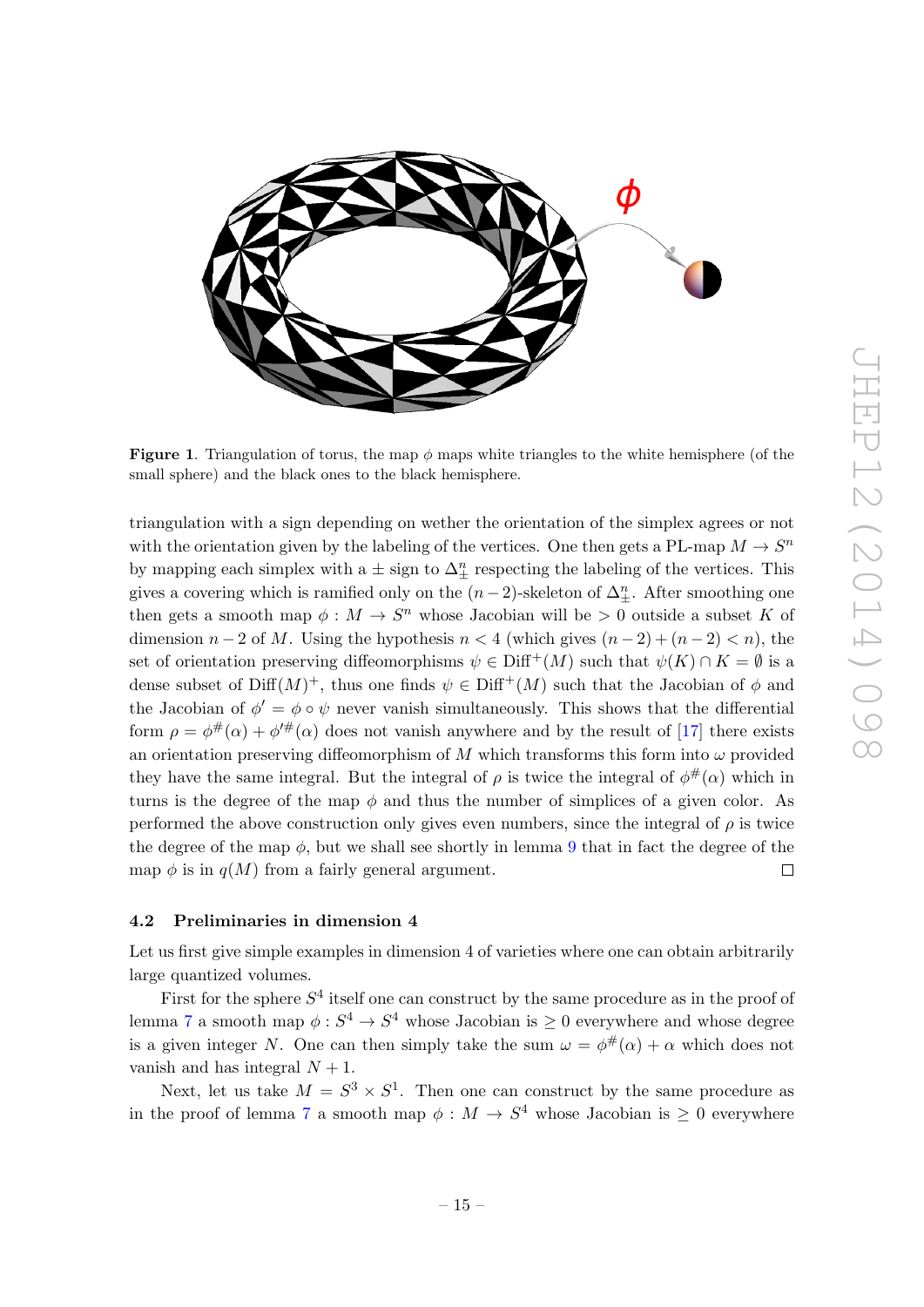

Figure 2. Barycentric subdivision.

and which vanishes only on a two dimensional subset  $K \subset M$ . Let  $p : M \to S^3$  be the first projection using the product  $M = S^3 \times S^1$ . Then  $p(K)$  is a two dimensional subset of  $S^3$  and hence there exists  $x \in S^3$ ,  $x \notin p(K)$ . One can thus find a diffeomorphism  $\psi \in \text{Diff}^+(S^3)$  such that  $\psi(p(K)) \cap p(K) = \emptyset$ . Then the diffeomorphism  $\psi' \in \text{Diff}^+(M)$ which acts as  $(x, y) \mapsto \psi'(x, y) = (\psi(x), y)$  is such that  $\psi'(K) \cap K = \emptyset$ . Thus it follows that the Jacobian of  $\phi$  and the Jacobian of  $\phi' = \phi \circ \psi'$  never vanish simultaneously and the proof of lemma [7](#page-14-3) applies. Note moreover that in this case  $M = S^3 \times S^1$  is not simply connected and one gets smooth covers of arbitrary degree which can be combined with the maps  $(\phi, \phi')$ .

#### <span id="page-16-0"></span>4.3 Necessary condition

Jean-Claude Sikorav and Bruno Sevennec found the following obstruction which implies for instance that  $D(\mathbb{C}P^2) = \emptyset$ . In general

**Lemma 8.** Let M be an oriented compact smooth 4-dimensional manifold, then, with  $w_2$ the second Stiefel-Whitney class of the tangent bundle,

$$
D(M) \neq \emptyset \implies w_2^2 = 0
$$

More generally if  $D(M) \neq \emptyset$  and the dimension of M is arbitrary, the product of any two Stiefel-Whitney classes vanishes.

*Proof.* One has a cover of  $M$  by two open sets on which the tangent bundle is stably trivialized. Thus the product of any two Stiefel-Whitney classes vanishes.  $\Box$ 

Since a manifold is a Spin manifold if and only if  $w_2 = 0$  this obstruction vanishes in our context.

## <span id="page-16-1"></span>4.4 Reduction to a single map

<span id="page-16-2"></span>Here is a first lemma which reduces to properties of a single map.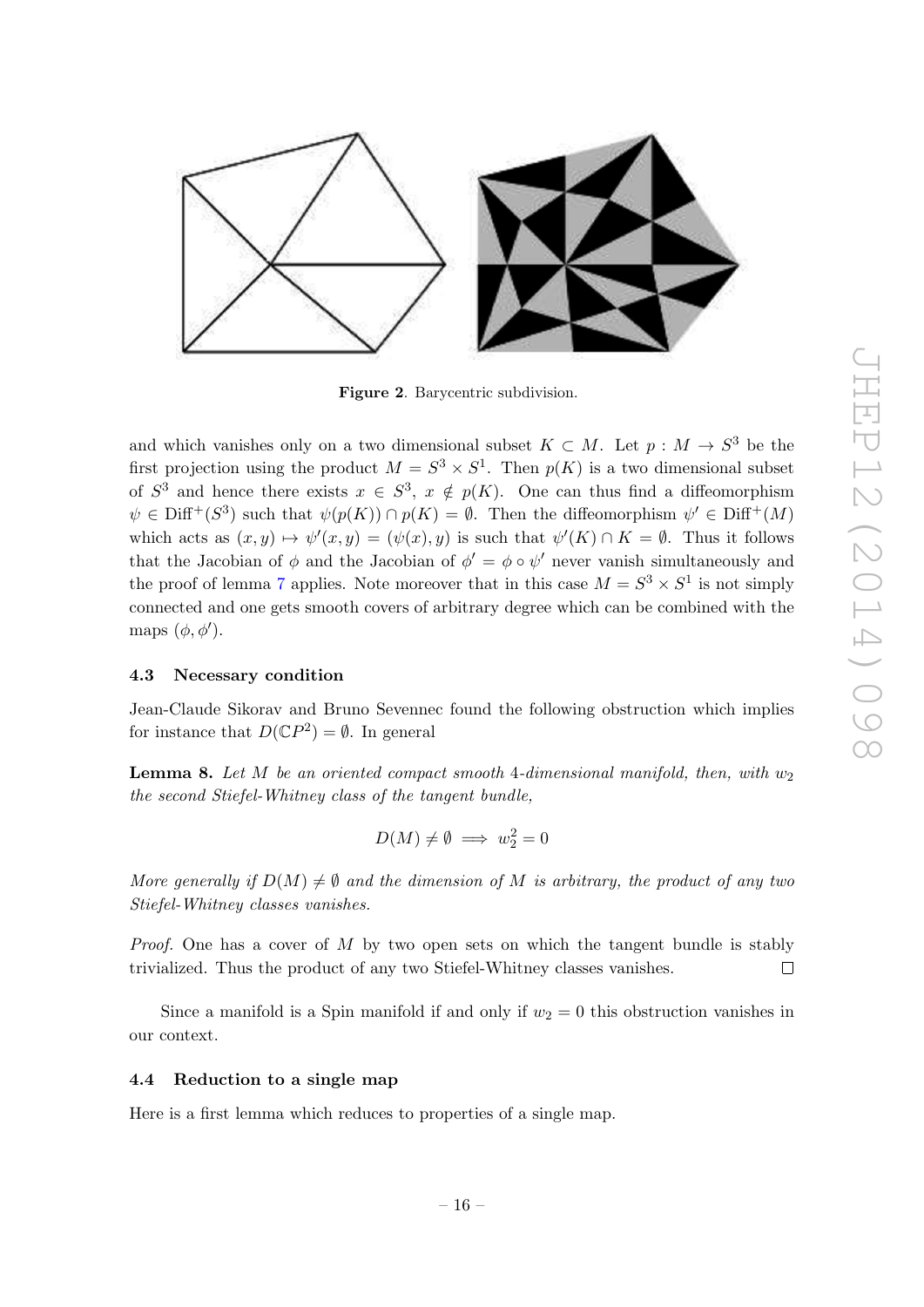$\Box$ 

**Lemma 9.** Let  $\phi : M \to S^4$  be a smooth map such that  $\phi^{\#}(\alpha)(x) \geq 0 \ \forall x \in M$  and let  $R = \{x \in M \mid \phi^{\#}(\alpha)(x) = 0\}.$  Then there exists a map  $\phi'$  such that  $\phi^{\#}(\alpha) + \phi'^{\#}(\alpha)$  does not vanish anywhere if and only if there exists an immersion  $f: V \to \mathbb{R}^4$  of a neighborhood V of R. Moreover if this condition is fulfilled one can choose  $\phi'$  to be of degree 0.

*Proof.* Let first  $\phi'$  be such that  $\phi^{\#}(\alpha) + \phi'^{\#}(\alpha)$  does not vanish anywhere. Then  $\phi'^{\#}(\alpha)$ does not vanish on the closed set R and hence in a neighborhood  $V \supset R$ . Its restriction to V gives the desired immersion. Conversely let  $f: V \to \mathbb{R}^4$  be an immersion of a neighborhood V of R. We can assume by changing the orientation of  $\mathbb{R}^4$  for the various connected components of V that  $f^{\#}(v) > 0$  where v is the standard volume form on  $\mathbb{R}^4$ . We first extend f to a smooth map  $\tilde{f}: M \to \mathbb{R}^4$  by extending the coordinate functions. We then can assume that  $f(M) \subset B_4 \subset \mathbb{R}^4$  where  $B_4$  is the unit ball which we identify with the half sphere so that  $B_4 \subset S^4$ . We denote by  $\beta = \alpha | B_4$  the restriction of  $\alpha$  to  $B_4$ . We have  $f^{\#}(\beta) > 0$  on V but not on M since the map  $\tilde{f}: M \to S^4$  is of degree zero. Let  $\rho > 0$  be a fixed volume form (nowhere vanishing) on M. Let  $\epsilon > 0$  be such that

$$
\phi^{\#}(\alpha)(x) \ge \epsilon \rho(x), \quad \forall x \notin V
$$

For  $y \in B_4$  and  $0 < \lambda \leq 1$  we let  $\lambda y$  be the rescaled element (using rescaling in  $\mathbb{R}^4$ ). Then for  $\lambda$  small enough one has

$$
|(\lambda \tilde{f})^{\#}(\alpha)(x)| \leq \frac{1}{2}\epsilon \rho(x), \quad \forall x \in M,
$$

where the absolute value is on the ratio of  $(\lambda \tilde{f})^{\#}(\alpha)$  with  $\rho$ . One then gets that with  $\phi' = \lambda \tilde{f}$  one has

$$
(\phi^{\#}(\alpha) + \phi'^{\#}(\alpha))(x) \neq 0, \ \ \forall x \in M.
$$

## <span id="page-17-0"></span> $4.5 \quad \text{Products} \ M = N \times S^1$

Let  $N$  be a smooth oriented compact three manifold. Then  $N$  is Spin, thus the condition  $w_2^2 = 0$  is automatically fulfilled by  $M = N \times S^1$ . In fact:

<span id="page-17-1"></span>**Theorem 10.** Let N be a smooth oriented connected compact three manifold. Let  $M =$  $N \times S^1$ , then the set  $q(M)$  is non-empty, and contains all integers  $m \geq r$  for some  $r > 0$ .

*Proof.* Let  $g: S^3 \times S^1 \to S^4$  be a ramified cover of degree m and singular set  $\Sigma_g$ . Let N be described as a ramified cover  $f: N \to S^3$  ramified over a knot  $K \subset S^3$  [\[13,](#page-24-2) [16\]](#page-24-3). One may, using the two dimensionality of  $\Sigma_q$ , assume that

$$
K \cap p_3(\Sigma_g) = \emptyset, \ \ p_3 : S^3 \times S^1 \to S^3.
$$

Let  $h = f \times id : N \times S^1 \to S^3 \times S^1$ . Let  $\Sigma_f \subset N$  be the singular set of f. one has  $f(\Sigma_f) \subset K$  and thus, with  $\Sigma_h \subset N \times S^1$  the singular set of h,

$$
\Sigma_h = \Sigma_f \times S^1, \quad h(\Sigma_h) \cap \Sigma_g = \emptyset
$$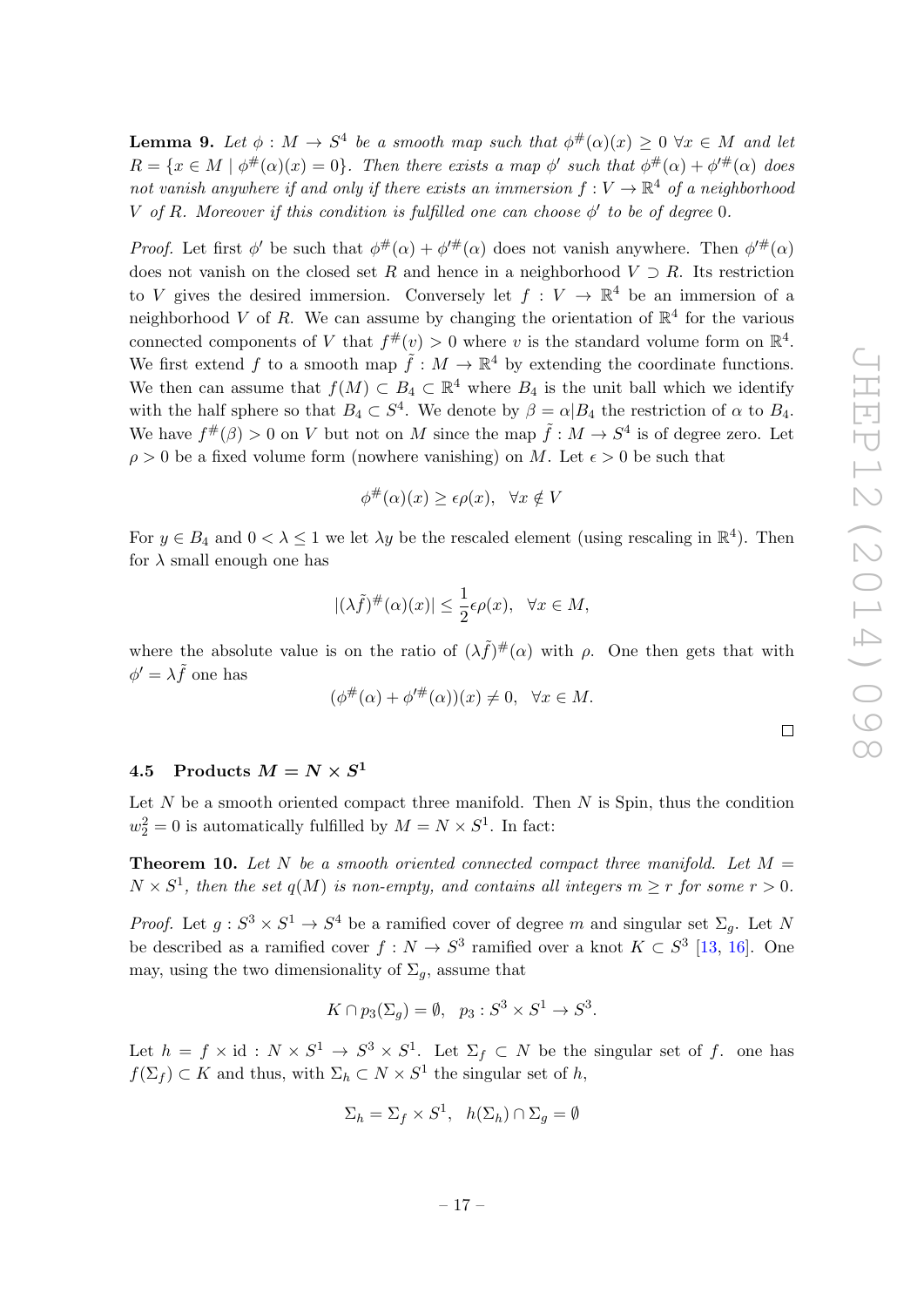since  $h(\Sigma_h) = f(\Sigma_f) \times S^1 \subset K \times S^1$  is disjoint from  $\Sigma_g$ . Let then  $\phi = g \circ h$ . The singular set  $\Sigma_{\phi}$  of  $\phi$  is the union of  $\Sigma_h$  with  $h^{-1}(\Sigma_g)$ . This two closed sets are disjoint since  $h(\Sigma_h) \cap \Sigma_g = \emptyset$ . By lemma [9](#page-16-2) it is enough to find immersions in  $\mathbb{R}^4$  of neighborhoods  $V \supset \Sigma_h$ and  $W \supset h^{-1}(\Sigma_g)$ . By construction  $\Sigma_h = \Sigma_f \times S^1$  is a union of tori with trivial normal bundle, since their normal bundle is the pullback by the projection of the normal bundle to  $\Sigma_f$  which is a union of circles. This gives the required immersion  $V \to \mathbb{R}^4$ . Moreover the restriction of h to a suitable neighborhood W of  $h^{-1}(\Sigma_g)$  is a smooth covering of an open set of  $S^3 \times S^1$ . On each of the components  $W_j$  of this covering, the local situation is the same as for the inclusion of  $\Sigma_g$  in  $S^3 \times S^1$ . Thus one gets the required immersion  $W \to \mathbb{R}^4$ . This shows that the hypothesis of lemma [9](#page-16-2) is fulfilled and one gets that  $D(M) \neq \emptyset$  and that

$$
degree(f) + degree(g) \in q(M)
$$

Remark 11. Here is a variant, due to Jean-Claude Sikorav, of the above proof, also using lemma [9.](#page-16-2) The 4-manifold  $M = N \times S^1$  is parallelizable since any oriented 3-manifold is parallelizable (see for instance  $\lfloor 13 \rfloor$  for a direct proof), and by  $\lfloor 18 \rfloor$  theorem 5, there is an immersion  $\psi : M \setminus \{p\} \to \mathbb{R}^4$  of the complement of a single point  $p \in M$  so that it is easy to verify the hypothesis of lemma [9](#page-16-2) and show that for any ramified cover  $\phi : M \to S^4$  one has degree $(\phi) \in q(M)$ .

#### <span id="page-18-0"></span>4.6 Spin manifolds

<span id="page-18-1"></span>Theorem 12. Let M be a smooth connected oriented compact spin 4-manifold. Then the set  $q(M)$  contains all integers  $m \geq 5$ .

Proof. We proceed as in the proof of lemma [7](#page-14-3) and get from any Whitehead triangulation of M (after a barycentric subdivision) a ramified covering  $\gamma$  of the sphere  $S^4$  obtained by gluing two copies  $\Delta_{\pm}^4$  of the standard simplex  $\Delta^4$  along their boundary. Let then V be a neighborhood of the 2-skeleton of the triangulation which retracts on the 2-skeleton. Then the restriction of the tangent bundle of  $M$  to  $V$  is trivial since the spin hypothesis allows one to view  $TM$  as induced from a  $Spin(4)$  principal bundle while the classifying space  $B\text{Spin}(4)$  is 3-connected. Thus the extension by Poenaru [\[18\]](#page-24-4), theorem 5, (see also [\[19\]](#page-24-5)), of the Hirsch-Smale immersion theory  $[14, 22]$  $[14, 22]$  to the case of codimension zero yields an immersion  $V \to \mathbb{R}^4$ . After smoothing  $\gamma$  while keeping its singular set inside V one gets that the hypothesis of lemma [9](#page-16-2) is fulfilled and this gives that  $m \in q(M)$  where  $2m$  is the number of simplices of the triangulation. For the finer result involving the small values of m one can use the theorem<sup>[5](#page-18-2)</sup> of M. Iori and R. Piergallini [\[15\]](#page-24-8), which gives a smooth ramified cover  $\phi: M \to S^4$  of any degree  $m \geq 5$  whose singular set  $R \subset M$  is a disjoint union of smooth surfaces  $S_i \subset M$ . As above, when M is a Spin manifold, the condition of lemma [9](#page-16-2) is fulfilled so that  $m \in q(M)$ . Indeed as above, this shows that there exists an immersion of a neighborhood of each  $S_j$  in  $\mathbb{R}^4$ . Thus  $q(M)$  contains any integer  $m \geq 5$  for any Spin 4-manifold.  $\Box$ 

<span id="page-18-2"></span> $5$ This theorem is stated in the PL category but, as confirmed to us by R. Piergallini, it holds (for any  $m > 5$ ) in the smooth category due to general results PL=Smooth in 4-dimensions.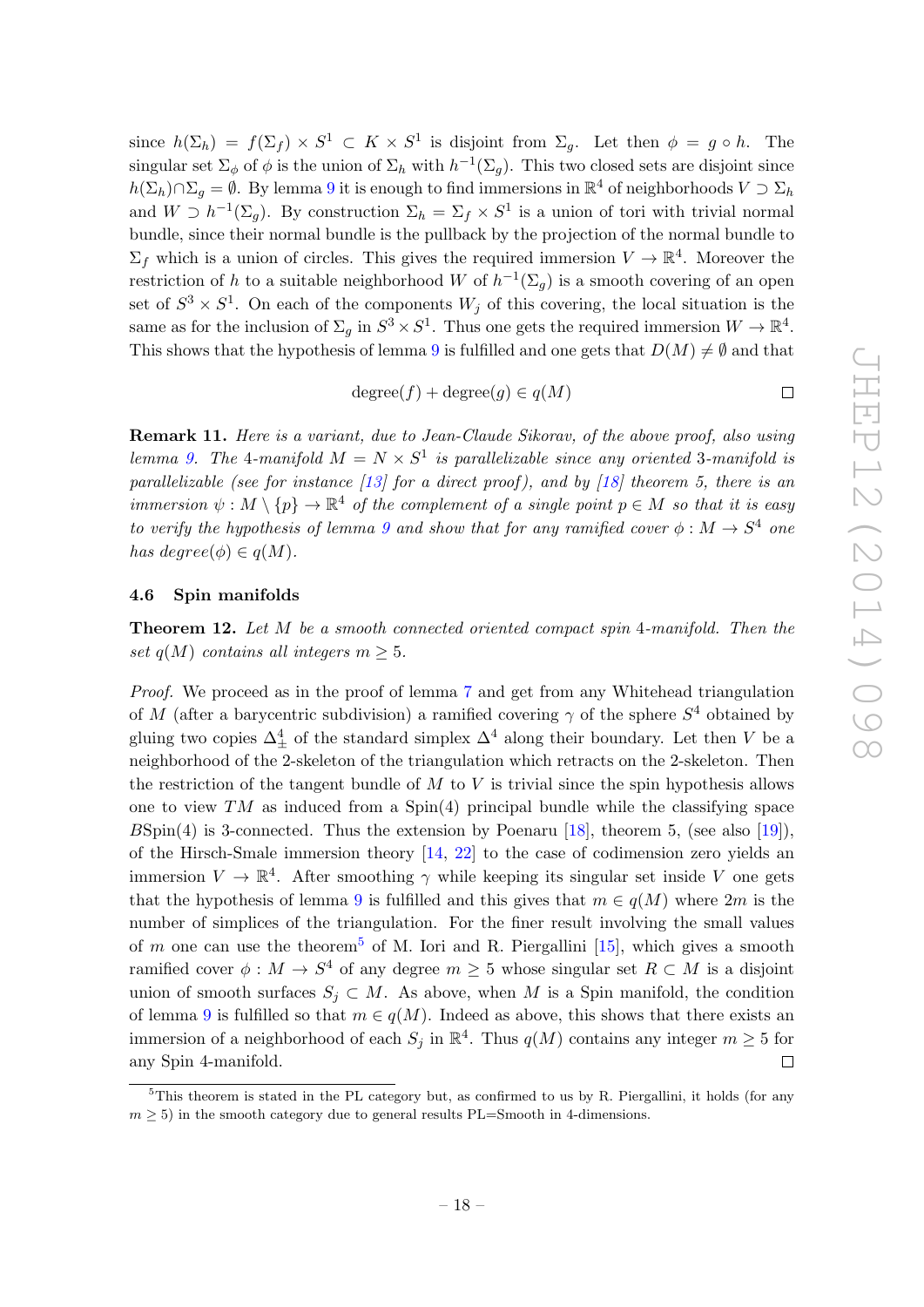**Remark 13.** In fact in the above proof one needs to use immersion theory only when  $S_i$  is non-orientable. If  $S_i$  is orientable, then by Whitney's theorem ([\[23\]](#page-24-9), §6.b)) the Euler class  $\chi(\nu)$  of the normal bundle of  $\phi(S_j) \subset S^4$  is  $\chi(\nu) = 0$ , while one has the proportionality with the Euler class of the normal bundle  $\nu'$  of  $S_j \subset M$ . Thus  $\chi(\nu') = 0$  and it follows that there is an embedding of a tubular neighborhood of  $S_j$  in  $\mathbb{R}^4$ .

Remark 14. As a countercheck it is important to note why the above proof does not apply in the case of  $\mathbb{C}P^2$  seen as a double cover of the 4-sphere which is the quotient of  $\mathbb{C}P^2$  by complex conjugation and gives a ramified cover with ramification on  $\mathbb{R}P^2$ . It is an exercice for the reader to compute directly the second Stiefel-Whitney class of the tangent space of  $\mathbb{C}P^2$  restricted to the submanifold  $\mathbb{R}P^2$  and check that it does not vanish.

Corollary 15. Let M be a smooth compact connected oriented spin Riemannian 4-manifold with quantized of volume  $\geq$  5. Then there exists an irreducible representation of the twosided quantization relation such that the canonical spectral triple  $(A, H, D)$  of M appears as follows, where  ${Y^A, Y'^B}''$  is the double commutant of the components  $Y^A, Y'^B,$ 

- Algebra:  $A = \{f \in \{Y^A, Y'^B\}'' \mid f\mathcal{D} \subset \mathcal{D}\}, \quad \mathcal{D} = \cap_k \text{Domain} D^k.$
- Hilbert space:  $\mathcal{H} = \prod E_A E'_B H$ ,  $E_A = \frac{1}{2}$  $\frac{1}{2}(1+\Gamma^A), E'_B = \frac{1}{2}$  $\frac{1}{2}(1+\Gamma'^B).$
- Operator: the operator is the restriction of D to H.

*Proof.* By theorem [12](#page-18-1) combined with theorem  $6$ , a solution of  $(1.3)$  exists for the spectral triple of M. Let  $\phi, \phi'$  be the corresponding maps  $M \to S^4$ . By a general position argument ([\[10\]](#page-23-4), Chapter III, Corollary 3.3) one can assume that the map  $(\phi, \phi') : M \to S^4 \times S^4$  is transverse to itself, without spoiling the fact that  $\phi^{\#}(\alpha) + \phi'^{\#}(\alpha)$  does not vanish. The existence of self-intersections of  $M \text{ }\subset S^4 \times S^4$  prevents the components  $Y^A, Y'^B$  from generating the algebra of smooth functions on  $M$  but what remains true is that the double commutant  ${Y^A, Y'^B}$ '' is the same as the double commutant of  $C^{\infty}(M)$  since the double points form a finite set. One then concludes that, with  $\mathcal{D} = \cap_k \text{Domain} D^k$  one has

$$
C^{\infty}(M) = \{ f \in \{ Y^A, Y'^B \}'' \mid f \mathcal{D} \subset \mathcal{D} \}
$$

and it follows that the representation of the two-sided quantization relation is irreducible. The formulas for the Hilbert space and the operator are straightforward.  $\Box$ 

## <span id="page-19-0"></span>5 A tentative particle picture in quantum gravity

One of the basic conceptual ingredients of Quantum Field Theory is the notion of particle which Wigner formulated as irreducible representations of the Poincaré group. When dealing with general relativity we shall see that (in the Euclidean = imaginary time formulation) there is a natural corresponding particle picture in which the irreducible representations of the two-sided higher Heisenberg relation play the role of "particles". Thus the role of the

<span id="page-19-1"></span> ${}^{6}$ Up to normalization.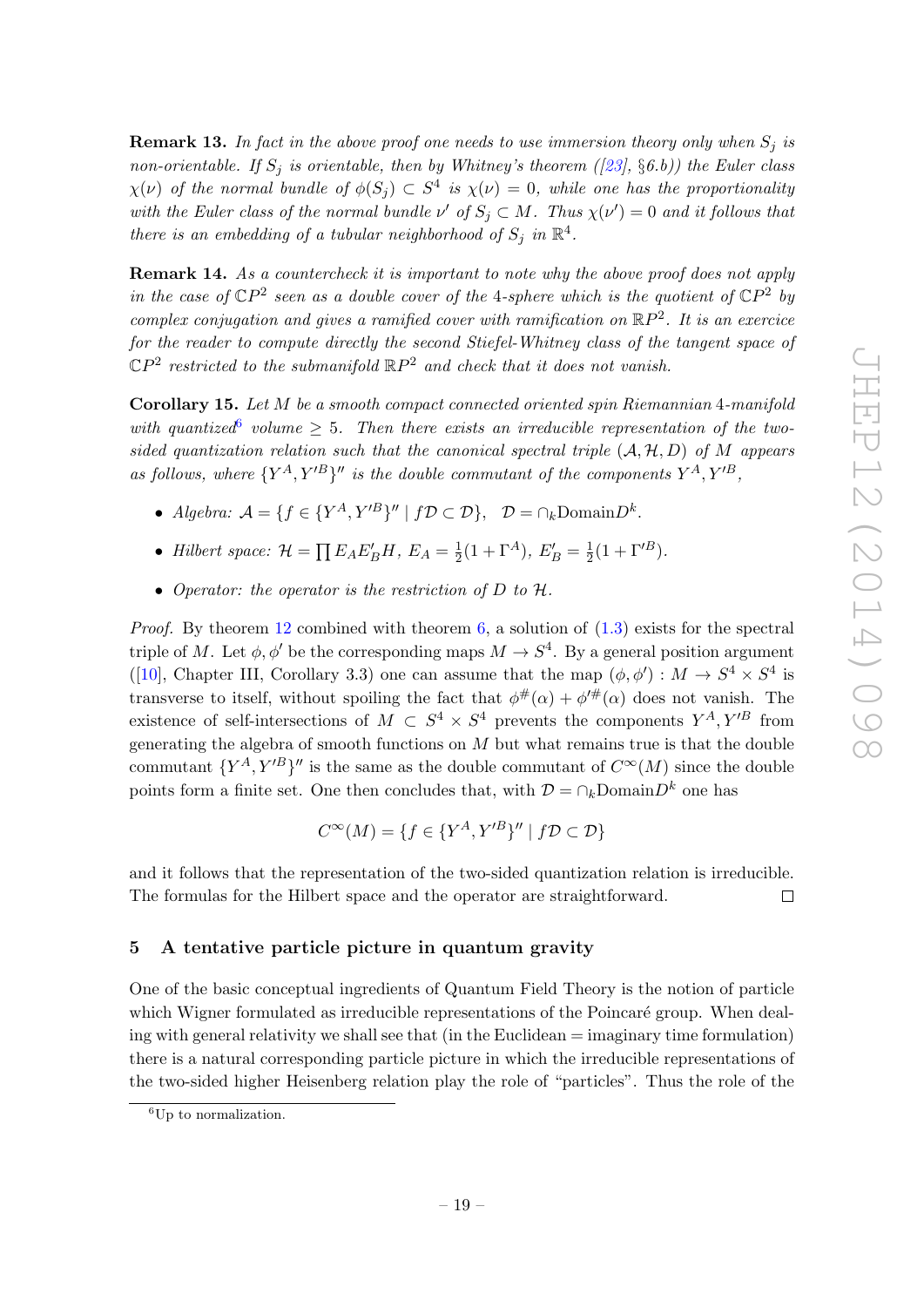Poincaré group is now played by the algebra of relations existing between the line element and the slash of scalar fields.

We shall first explain why it is natural from the point of view of differential geometry also, to consider the two sets of  $\Gamma$ -matrices and then take the operators Y and Y' as being the correct variables for a first shot at a theory of quantum gravity. Once we have the Y and Y' we can use them and get a map  $(Y, Y') : M \to S^n \times S^n$  from the manifold M to the product of two  $n$ -spheres. The first question which comes in this respect is if, given a compact *n*-dimensional manifold M one can find a map  $(Y, Y') : M \to S^n \times S^n$  which embeds M as a submanifold of  $S^n \times S^n$ . Fortunately this is a known result, the strong embedding theorem of Whitney,  $[24]$ , which asserts that any smooth real *n*-dimensional manifold (required also to be Hausdorff and second-countable) can be smoothly embedded in the real 2n-space. Of course  $\mathbb{R}^{2n} = \mathbb{R}^n \times \mathbb{R}^n \subset S^n \times S^n$  so that one gets the required embedding. This result shows that there is no restriction by viewing the pair  $(Y, Y')$  as the correct "coordinate" variables. Thus we simply view  $Y$  and  $Y'$  as operators in Hilbert space and we shall write algebraic relations which they fulfill relative to the two Clifford algebras  $C_{\kappa}$ ,  $\kappa = \pm 1$  and to the self-adjoint operator D. We should also involve the J and the  $\gamma$ . The metric dimension will be governed by the growth of the spectrum of D.

The next questions are: assuming that we now no-longer use a base manifold  $M$ ,

- A: Why is it true that the joint spectrum of the  $Y^A$  and  $Y'^B$  is of dimension n while one has 2n variables.
- B: Why is it true that the non-commutative integrals

$$
\oint \! \gamma \, \langle Y\, [D,Y]^n \rangle \, D^{-n}, \quad \!\! \int \! \gamma \, \langle Y'\, [D,Y']^n \rangle \, D^{-n}, \quad \!\! \int \! \! D^{-n}
$$

remain quantized.

#### <span id="page-20-0"></span>5.1 Why is the joint spectrum of dimension 4

The reason why A holds in the case of classical manifolds is that in that case the joint spectrum of the  $Y^A$  and  $Y'^B$  is the subset of  $S^n \times S^n$  which is the image of the manifold M by the map  $x \in M \mapsto (Y(x), Y'(x))$  and thus its dimension is at most n.

The reason why A holds in general is because of the assumed boundedness of the commutators  $[D, Y]$  and  $[D, Y']$  together with the commutativity  $[Y, Y'] = 0$  (order zero condition) and the fact that the spectrum of  $D$  grows like in dimension  $n$ .

## <span id="page-20-1"></span>5.2 Why is the volume quantized

The reason why  $B$  holds in the case of classical manifolds is that this is a winding number, as shown in lemma [2.](#page-7-2)

The reason why B holds in the general case is that all the lower components of the operator theoretic Chern character of the idempotent  $e = \frac{1}{2}$  $\frac{1}{2}(1+Y)$  vanish and this allows one to apply the operator theoretic index formula which in that case gives (up to suitable normalization)

$$
2^{-n/2-1} \int \gamma \langle Y[D, Y]^n \rangle D^{-n} = \text{Index} (D_e)
$$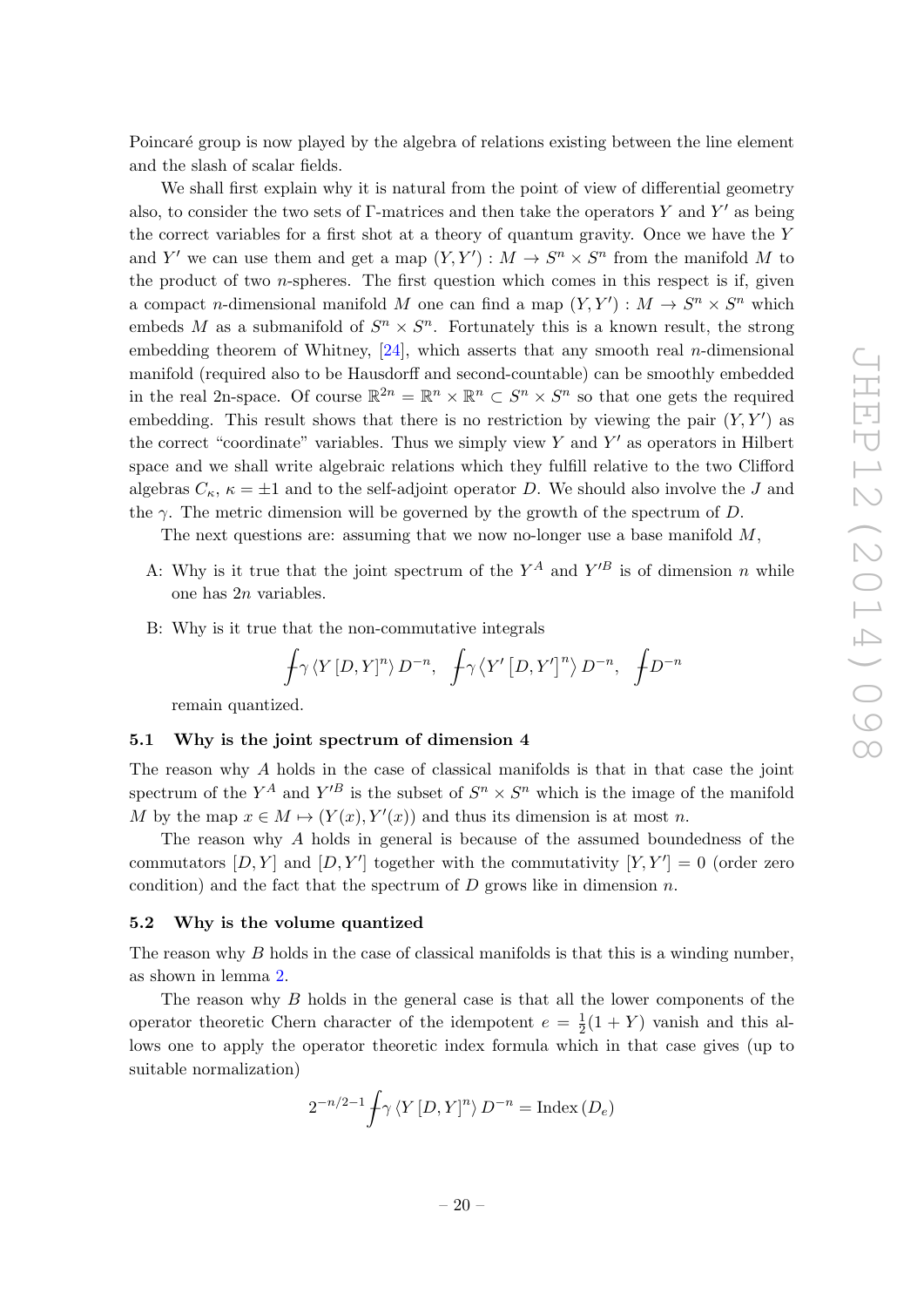This follows from the local index formula of [\[9\]](#page-23-5) but in fact one does not need the technical hypothesis of [\[9\]](#page-23-5) since, when the lower components of the operator theoretic Chern character all vanish, one can use the non-local index formula in cyclic cohomology and the determination in [\[7\]](#page-23-2) theorem 8, IV.2. $\gamma$  of the Hochschild class of the index cyclic cocycle.

To be more precise one introduces the following trace operation, given an algebra  $\mathcal A$ over R (not assumed commutative) and the algebra  $M_n(\mathcal{A})$  of matrices of elements of  $\mathcal{A}$ , one defines

$$
\mathrm{tr}:M_n(\mathcal{A})\otimes M_n(\mathcal{A})\otimes\cdots\otimes M_n(\mathcal{A})\to\mathcal{A}\otimes\mathcal{A}\otimes\cdots\otimes\mathcal{A}
$$

by the rule, using  $M_n(\mathcal{A}) = M_n(\mathbb{R}) \otimes \mathcal{A}$ 

$$
\mathrm{tr}\left(\left(a_0\otimes \mu_0\right)\otimes \left(a_1\otimes \mu_1\right)\otimes \cdots \otimes \left(a_m\otimes \mu_m\right)\right)=\mathrm{Trace}(\mu_0\cdots \mu_m)a_0\otimes a_1\otimes \cdots \otimes a_m
$$

where Trace is the ordinary trace of matrices. Let us denote by  $\iota_k$  the operation which inserts a 1 in a tensor at the  $k$ -th place. So for instance

$$
\iota_0(a_0\otimes a_1\otimes\cdots\otimes a_m)=1\otimes a_0\otimes a_1\otimes\cdots\otimes a_m
$$

One has tr  $\circ \iota_k = \iota_k \circ \text{tr since } (\text{taking } k = 0)$ 

$$
\text{tr}\circ\iota_0((a_0\otimes\mu_0)\otimes(a_1\otimes\mu_1)\otimes\cdots\otimes(a_m\otimes\mu_m))
$$
\n
$$
= \text{tr}\left((1\otimes 1)\otimes(a_0\otimes\mu_0)\otimes(a_1\otimes\mu_1)\otimes\cdots\otimes(a_m\otimes\mu_m)\right)
$$
\n
$$
= \text{Trace}(1\mu_0\cdots\mu_m)1\otimes a_0\otimes a_1\otimes\cdots\otimes a_m
$$
\n
$$
= \iota_0\left(\text{tr}\left((a_0\otimes\mu_0)\otimes(a_1\otimes\mu_1)\otimes\cdots\otimes(a_m\otimes\mu_m)\right)\right)
$$

The components of the Chern character of an idempotent  $e \in M_s(\mathcal{A})$  are then given up to normalization by

<span id="page-21-0"></span>
$$
\mathrm{Ch}_m(e) := \mathrm{tr}\left( (2e - 1) \otimes e \otimes e \otimes \cdots \otimes e \right) \in \mathcal{A} \otimes \mathcal{A} \otimes \ldots \otimes \mathcal{A} \tag{5.1}
$$

with  $m$  even and equal to the number of terms  $e$  in the right hand side. Now the main point in our context is the following general fact

**Lemma 16.** Let A be an algebra (over R) and  $Y = \sum Y^A \Gamma_A$  with  $Y^A \in A$  and  $\Gamma_A \in$  $C_+ \subset M_w(\mathbb{C})$  as above,  $n+1$  gamma matrices. Assume that  $Y^2 = 1$ . Then for any even integer  $m < n$  one has  $\mathrm{Ch}_m(e) = 0$  where  $e = \frac{1}{2}$  $rac{1}{2}(1+Y).$ 

*Proof.* This follows since the trace of a product of  $m + 1$  gamma matrices is always 0.  $\Box$ 

It follows that the component  $\text{Ch}_n(e)$  is a Hochschild cycle and that for any cyclic n-cocycle  $\phi_n$  the pairing  $\langle \phi_n, e \rangle$  is the same as  $\langle I(\phi_n), Ch_n(e) \rangle$  where  $I(\phi_n)$  is the Hochschild class of  $\phi_n$ . This applies to the cyclic *n*-cocycle  $\phi_n$  which is the Chern character  $\phi_n$  in K-homology of the spectral triple  $(A, \mathcal{H}, D)$  with grading  $\gamma$  where A is the algebra generated by the components  $Y^A$  of Y and  $Y'^A$  of Y'. By [\[7\]](#page-23-2) theorem 8, IV.2. $\gamma$ , (see also [\[11\]](#page-24-11) theorem 10.32 and [\[2\]](#page-23-6) for recent optimal results), the Hochschild class of  $\phi_n$  is given, up to a normalization factor, by the Hochschild  $n$ -cocycle:

$$
\tau(a_0, a_1, \dots, a_n) = \int \gamma a_0 [D, a_1] \cdots [D, a_n] D^{-n}, \quad \forall a_j \in \mathcal{A}.
$$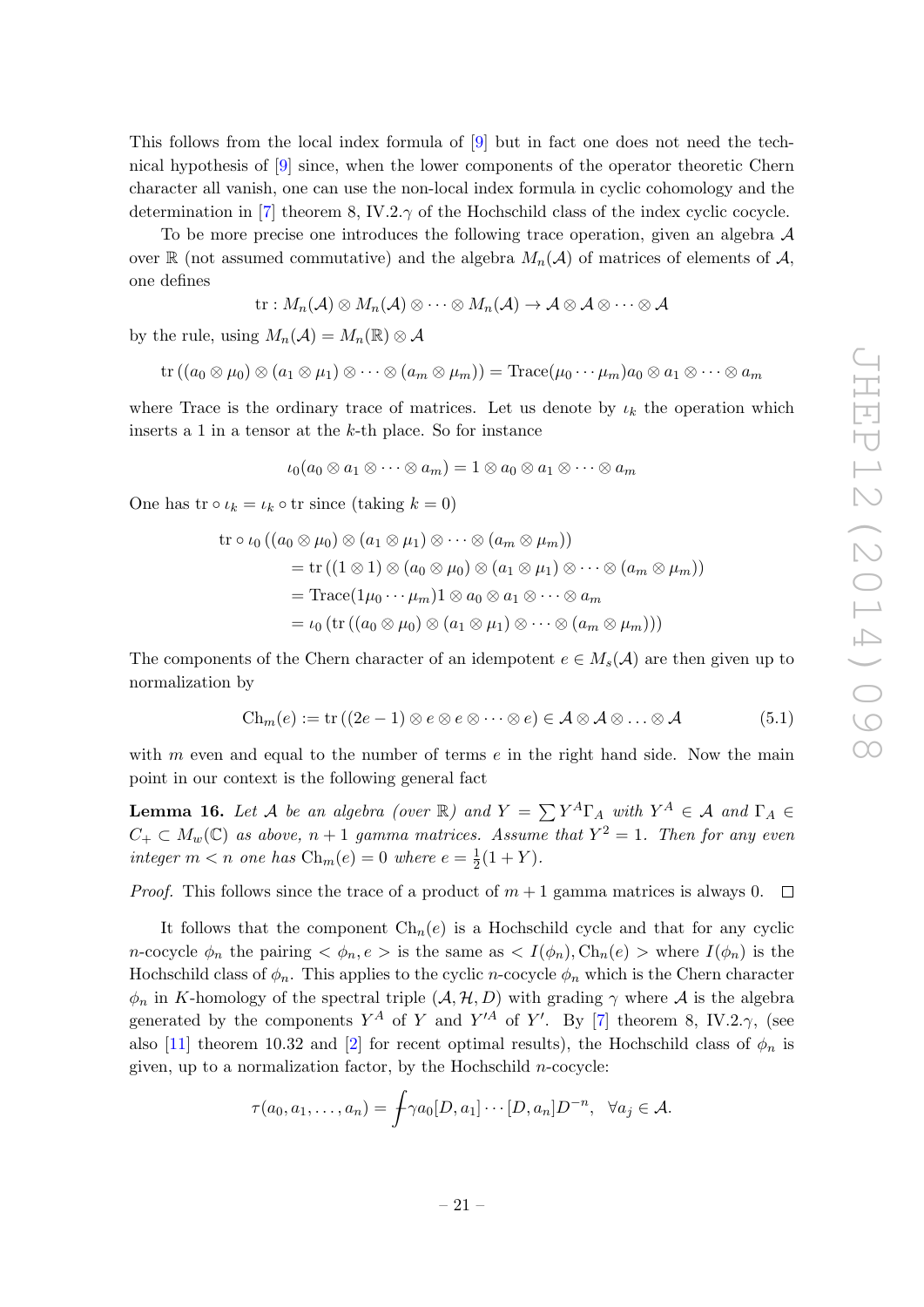Thus one gets that, by the index formula, for any idempotent  $e \in M_s(A)$ 

$$
\langle \tau, \text{Ch}_n(e) \rangle = \langle \phi_n, e \rangle = \text{Index} (D_e) \in \mathbb{Z}
$$

Now by [\(5.1\)](#page-21-0) for  $m = n$  and the fact that D commutes with the two Clifford algebras  $C_{\pm}$ , one gets, with  $Y = 2e - 1$  as above, the formula

$$
\langle \tau, \mathrm{Ch}_n(e) \rangle = \int \gamma \langle Y[D, Y]^n \rangle D^{-n}
$$

<span id="page-22-1"></span>The same applies to  $Y'$  and we get

Theorem 17. The quantization equation implies that (up to normalization)

$$
\oint\!\! D^{-n}\in\mathbb{N}
$$

Proof. One has, from the two sided equation,

$$
\frac{1}{n!} \left\langle Z \left[ D,Z \right]^n \right\rangle = \gamma
$$

so that

$$
\oint D^{-n} = \oint \gamma \gamma D^{-n} = \frac{1}{n!} \oint \gamma \langle Z [D, Z]^n \rangle D^{-n}
$$

and using  $(2.5)$ 

$$
\oint \! \gamma \, \langle Z \, [D, Z]^n \rangle \, D^{-n} = \frac{1}{2} \! \int \! \gamma \, \langle Y \, [D, Y]^n \rangle \, D^{-n} + \frac{1}{2} \! \int \! \gamma \, \langle Y' \, [D, Y']^n \rangle \, D^{-n}
$$

which gives the required result after a suitable choice of normalization since both terms on the right hand side give indices of Fredholm operators.  $\Box$ 

## <span id="page-22-0"></span>6 Conclusions

In this paper we have uncovered a higher analogue of the Heisenberg commutation relation whose irreducible representations provide a tentative picture for quanta of geometry. We have shown that 4-dimensional Spin geometries with quantized volume give such irreducible representations of the two-sided relation involving the Dirac operator and the Feynman slash of scalar fields and the two possibilities for the Clifford algebras which provide the gamma matrices with which the scalar fields are contracted. These instantonic fields provide maps  $Y, Y'$  from the four-dimensional manifold  $M_4$  to  $S^4$ . The intuitive picture using the two maps from  $M_4$  to  $S^4$  is that the four-manifold is built out of a very large number of the two kinds of spheres of Planckian volume. The volume of space-time is quantized in terms of the sum of the two winding numbers of the two maps. More suggestively the Euclidean space-time history unfolds to macroscopic dimension from the product of two 4-spheres of Planckian volume as a butterfly unfolds from its chrysalis. Moreover, amazingly, in dimension 4 the algebras of Clifford valued functions which appear naturally from the Feynman slash of scalar fields coincide exactly with the algebras that were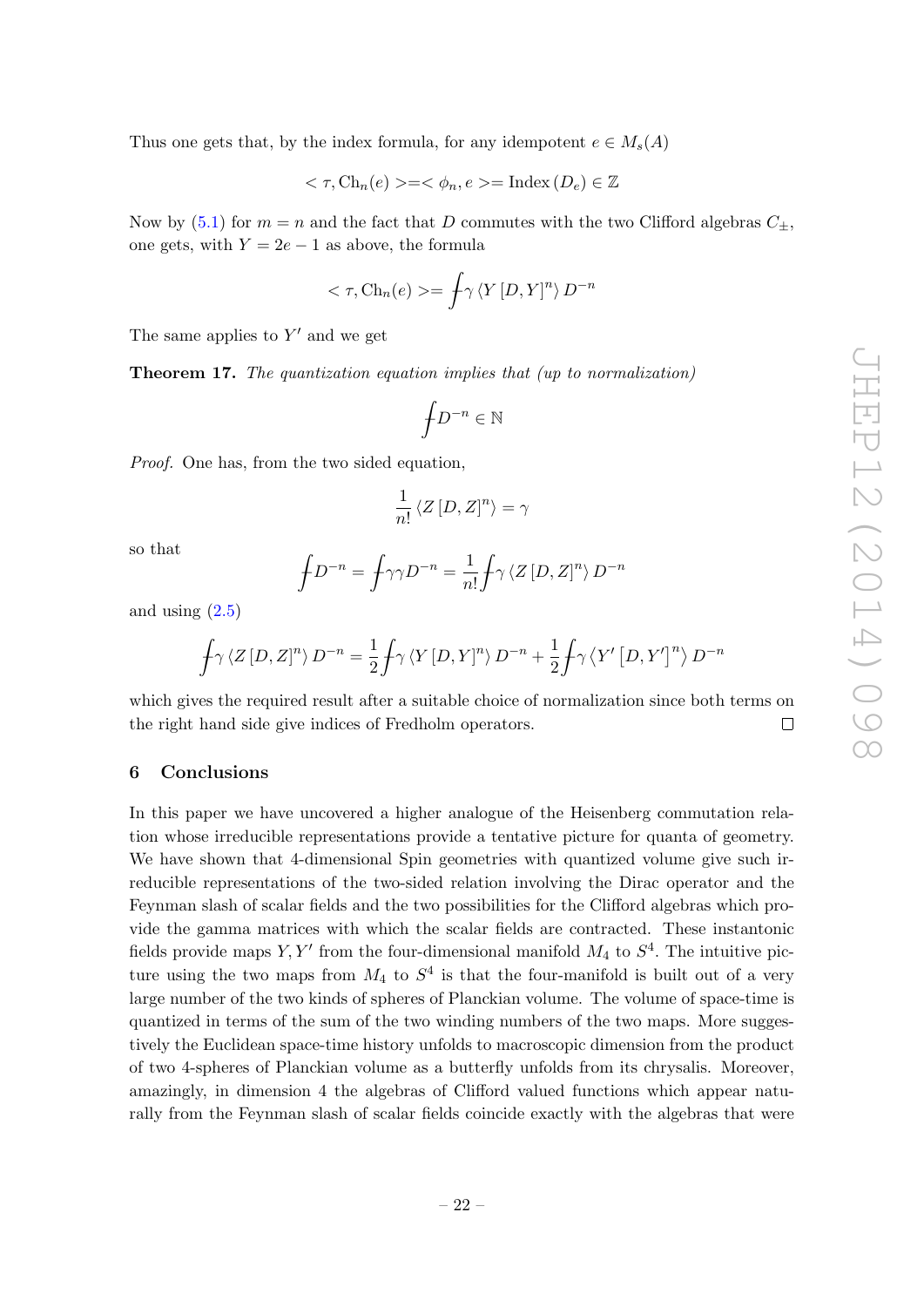singled out in our algebraic understanding of the standard model using noncommutative geometry thus yielding the natural guess that the spectral action will give the unification of gravity with the Standard Model (more precisely of its asymptotically free extension as a Pati-Salam model as explained in [\[5\]](#page-23-7)).

Having established the mathematical foundation for the quantization of geometry, we shall present consequences and physical applications of these results in a forthcoming publication [\[6\]](#page-23-8).

## Acknowledgments

AHC is supported in part by the National Science Foundation under Grant No. Phys-1202671. The work of VM is supported by TRR 33 "The Dark Universe" and the Cluster of Excellence EXC 153 "Origin and Structure of the Universe". AC is grateful to Simon Donaldson for his help on lemma [9,](#page-16-2) to Blaine Lawson for a crash course on the h-principle and to Thomas Banchoff for a helpful discussion. The solution of the problem of determining exactly for which 4-manifolds one has  $D(M) \neq \emptyset$  has been completed by Bruno Sevennec in [\[21\]](#page-24-12) where he shows that it is equivalent to the necessary condition found by Jean-Claude Sikorav and himself, namely  $w_2^2 = 0$  as described above in section [4.3.](#page-16-0)

Open Access. This article is distributed under the terms of the Creative Commons Attribution License [\(CC-BY 4.0\)](http://creativecommons.org/licenses/by/4.0/), which permits any use, distribution and reproduction in any medium, provided the original author(s) and source are credited.

#### References

- <span id="page-23-3"></span>[1] J. Alexander, Note on Riemann spaces, Bull. Amer. Math. Soc. 26 (1920) 370.
- <span id="page-23-6"></span>[2] A.L. Carey, A. Rennie, F. Sukochev and D. Zanin, Universal measurability and the Hochschild class of the Chern character, [arXiv:1401.1860](http://arxiv.org/abs/1401.1860).
- [3] A.H. Chamseddine and A. Connes, *The uncanny precision of the spectral action, [Commun.](http://dx.doi.org/10.1007/s00220-009-0949-3)* [Math. Phys.](http://dx.doi.org/10.1007/s00220-009-0949-3) 293 (2010) 867 [[arXiv:0812.0165](http://arxiv.org/abs/0812.0165)] [IN[SPIRE](http://inspirehep.net/search?p=find+EPRINT+arXiv:0812.0165)].
- <span id="page-23-0"></span>[4] A.H. Chamseddine and A. Connes, Why the standard model, [J. Geom. Phys.](http://dx.doi.org/10.1016/j.geomphys.2007.09.011) 58 (2008) 38 [[arXiv:0706.3688](http://arxiv.org/abs/0706.3688)] [IN[SPIRE](http://inspirehep.net/search?p=find+J+J.Geom.Phys.,58,38)].
- <span id="page-23-7"></span>[5] A.H. Chamseddine, A. Connes and W.D. van Suijlekom, Beyond the spectral standard model: emergence of Pati-Salam unification, JHEP  $11$  [\(2013\) 132](http://dx.doi.org/10.1007/JHEP11(2013)132)  $\left[$ [arXiv:1304.8050](http://arxiv.org/abs/1304.8050) $\right]$  [IN[SPIRE](http://inspirehep.net/search?p=find+J+JHEP,1311,132)].
- <span id="page-23-8"></span>[6] A.H. Chamseddine, A. Connes and V. Mukhanov, in preparation.
- <span id="page-23-2"></span>[7] A. Connes, Noncommutative geometry, Academic Press, U.S.A. (1994).
- <span id="page-23-1"></span>[8] A. Connes, A short survey of noncommutative geometry, [J. Math. Phys.](http://dx.doi.org/10.1063/1.533329) 41 (2000) 3832 [[hep-th/0003006](http://arxiv.org/abs/hep-th/0003006)] [IN[SPIRE](http://inspirehep.net/search?p=find+J+J.Math.Phys.,41,3832)].
- <span id="page-23-5"></span>[9] A. Connes and H. Moscovici The local index formula in noncommutative geometry, Geom. Funct. Anal. 5 (1995) 174.
- <span id="page-23-4"></span>[10] M. Golubitsky and V. Guillemin, *Stable mappings and their singularities*, Graduate Texts in Mathematics volume 14. Springer, Germany (1973).